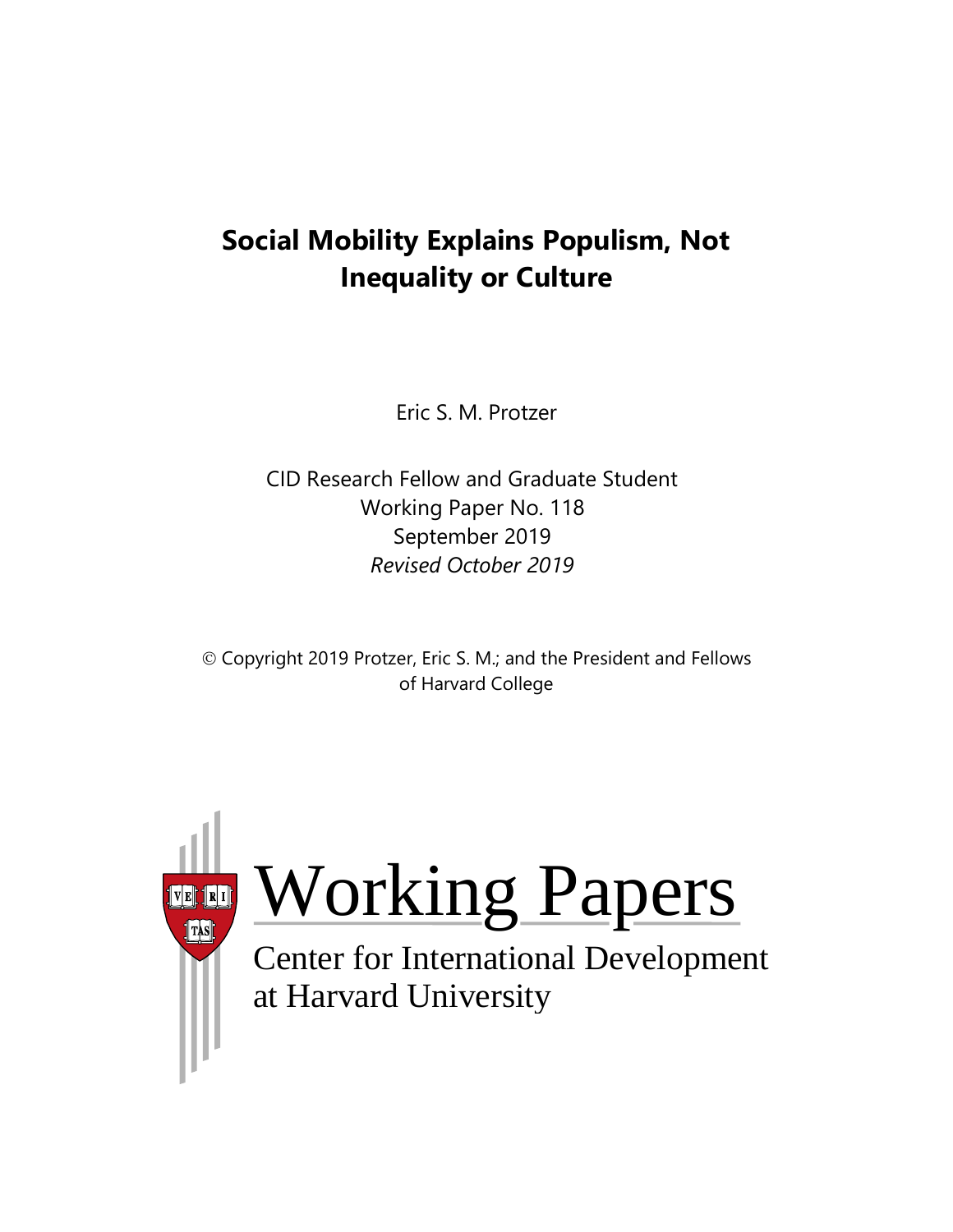### Social Mobility Explains Populism, Not Inequality or Culture

*By* ERIC S. M. PROTZER

Harvard University – eprotzer@hks.harvard.edu

*What explains contemporary populism, for example Brexit, Trump, the Gilets Jaunes, and Five-Star? Commonly-accepted answers are divided into two schools of thought, one economic and one cultural. The main explanation in the former camp is inequality of income and wealth; those in the latter are social media-induced ideological polarization, unprecedented levels of immigration, and older generations reacting against millennial values. This paper exploits geographic variation in the incidence of populism to apply crosssectional regression analysis to these arguments, and concludes that they are highly unconvincing. Instead, the thus-largely overlooked factor of social mobility is found to have far greater explanatory power. Four settings are analyzed: the 2016 US Presidential Election, the 2017 French Presidential Election, the 2019 European Parliament Elections, and the political stability of developed countries in 2017. The article contends that the decisiveness of social mobility as an explanation for populism is plausibly rooted in universal human conceptions of fairness.*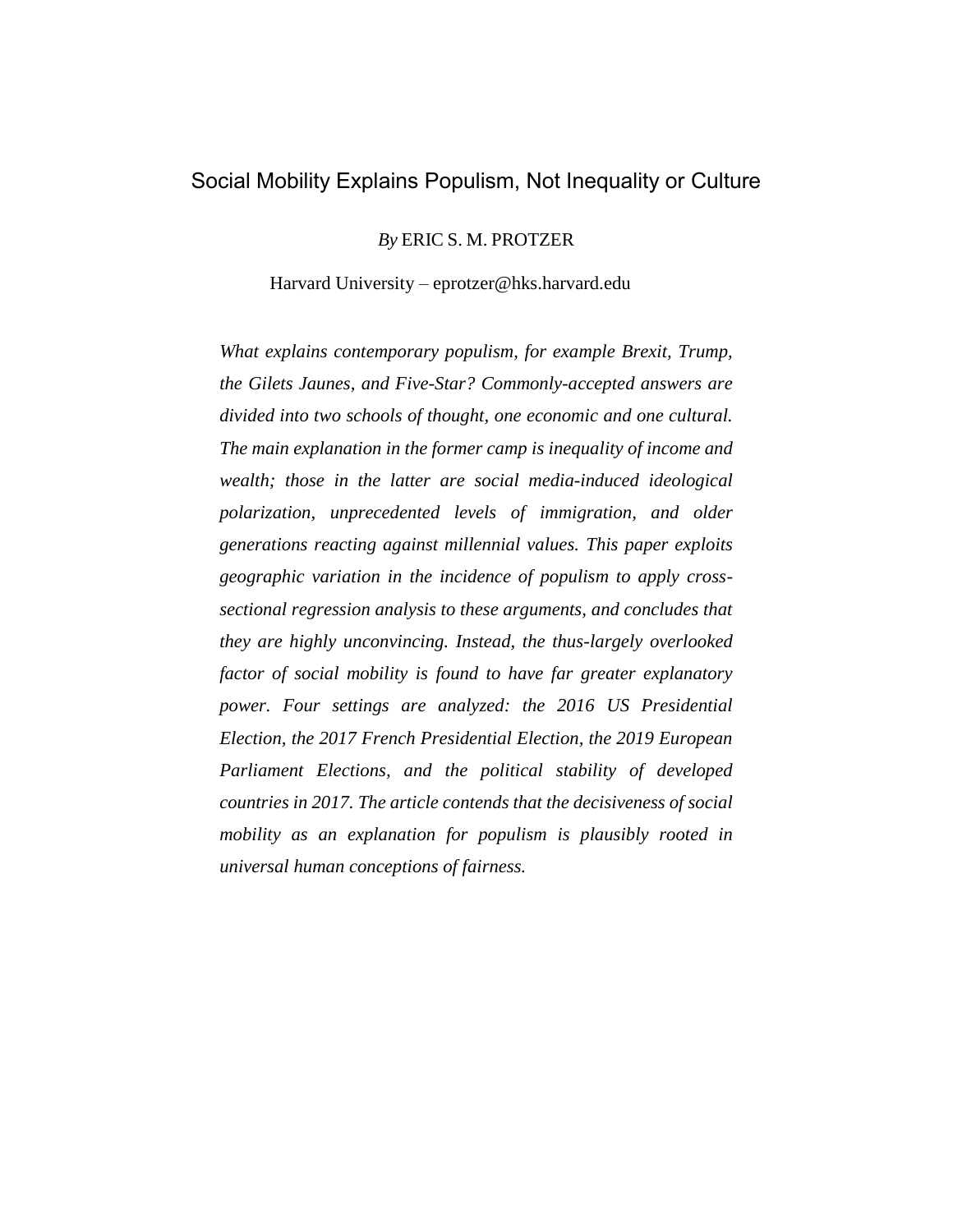Special thanks to Paul Summerville, my friend and mentor who originally came to me with the idea of social mobility, with whom I am collaborating on a book version of this article. Thanks also to David Autor, Elizabeth Reynolds, Jeffry Frieden, Robert Lawrence, and the Harvard Growth Lab for their feedback.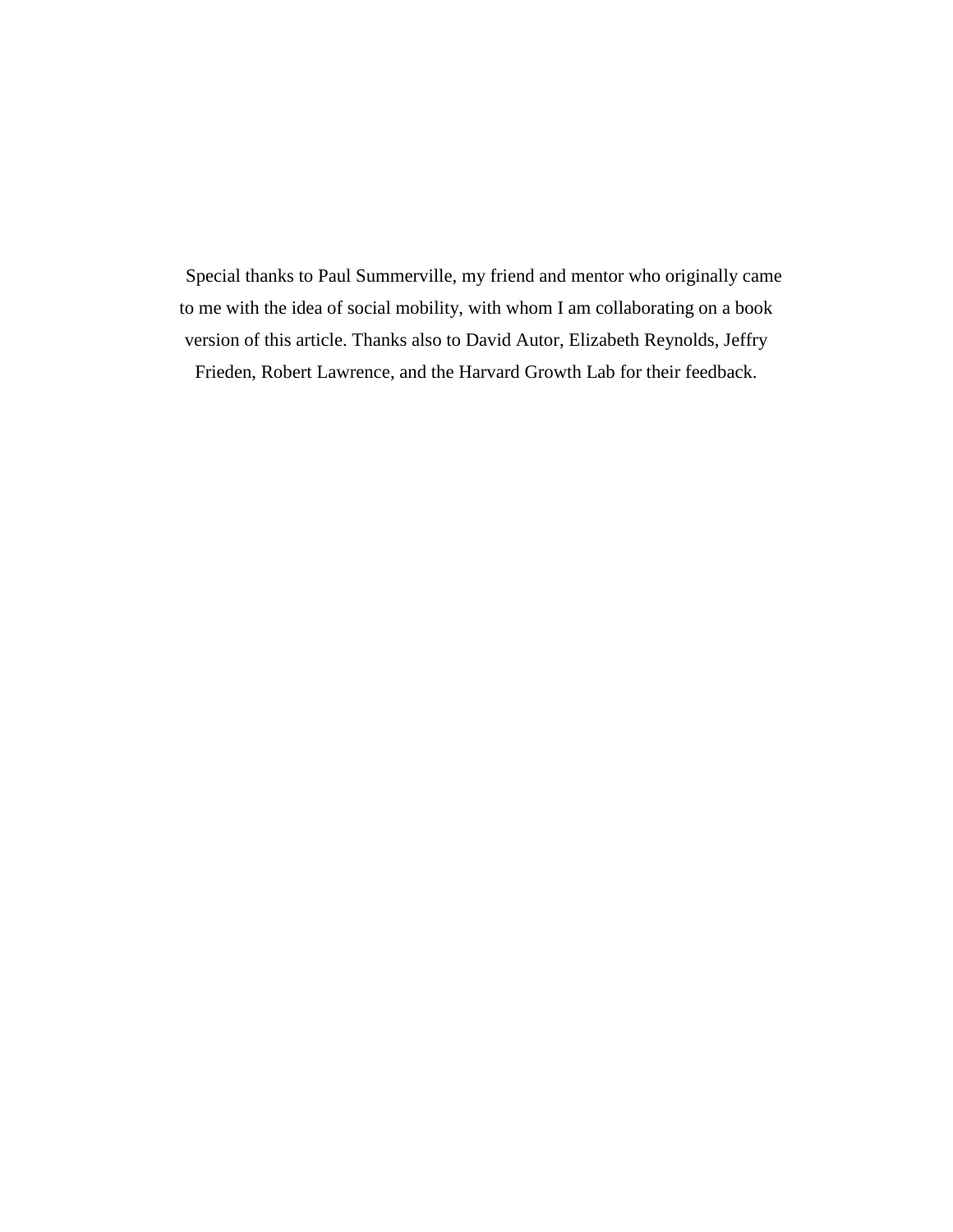#### **I. Introduction**

The Western world is at a critical junction in the path of history. A wave of farright populism, as exemplified in countries as diverse as the US, UK, France, and Italy, is eroding democratic institutions. Countries that elected populists earlier on, like Turkey and Hungary, have rapidly descended into autocracy. That is no coincidence; Müller (2016) points out that the defining characteristics of populism, anti-elitism and anti-pluralism, are inherently corrosive to democracy. There is therefore every reason to fear that Western countries which elect populists could follow similar paths. Understanding the roots of contemporary populism may be vital to the survival of liberal democracy.

To date commonly-accepted explanations have been divided into two schools of thought, one economic and the other cultural. In the first, authors like Pastor and Veronesi (2018) and Voorheis, McCarthy and Shor (2015) advance the most commonly-accepted explanation, income inequality. In the second there are three prominent approaches: a "cultural backlash" of older against younger generations as posited by Norris and Ingelhart (2019); social media-induced ideological polarization (Sunstein 2018); and, as discussed in popular media, reactions against immigration.

While these arguments are appealing to those in countries experiencing substantial support for populism, they fail to explain why other nations sharing the same factors have not been affected. American income inequality is often cited as a source of populism, yet many European countries that have far more equal income distributions – like the UK, France, and Italy – are also experiencing it. At the same time, Canada and Australia have similar levels of income inequality to those European countries but have largely avoided the populist wave. Parallel problems exist as well for the cultural hypotheses; developed countries that are older, host more immigrants, and are more exposed to social media are not systematically more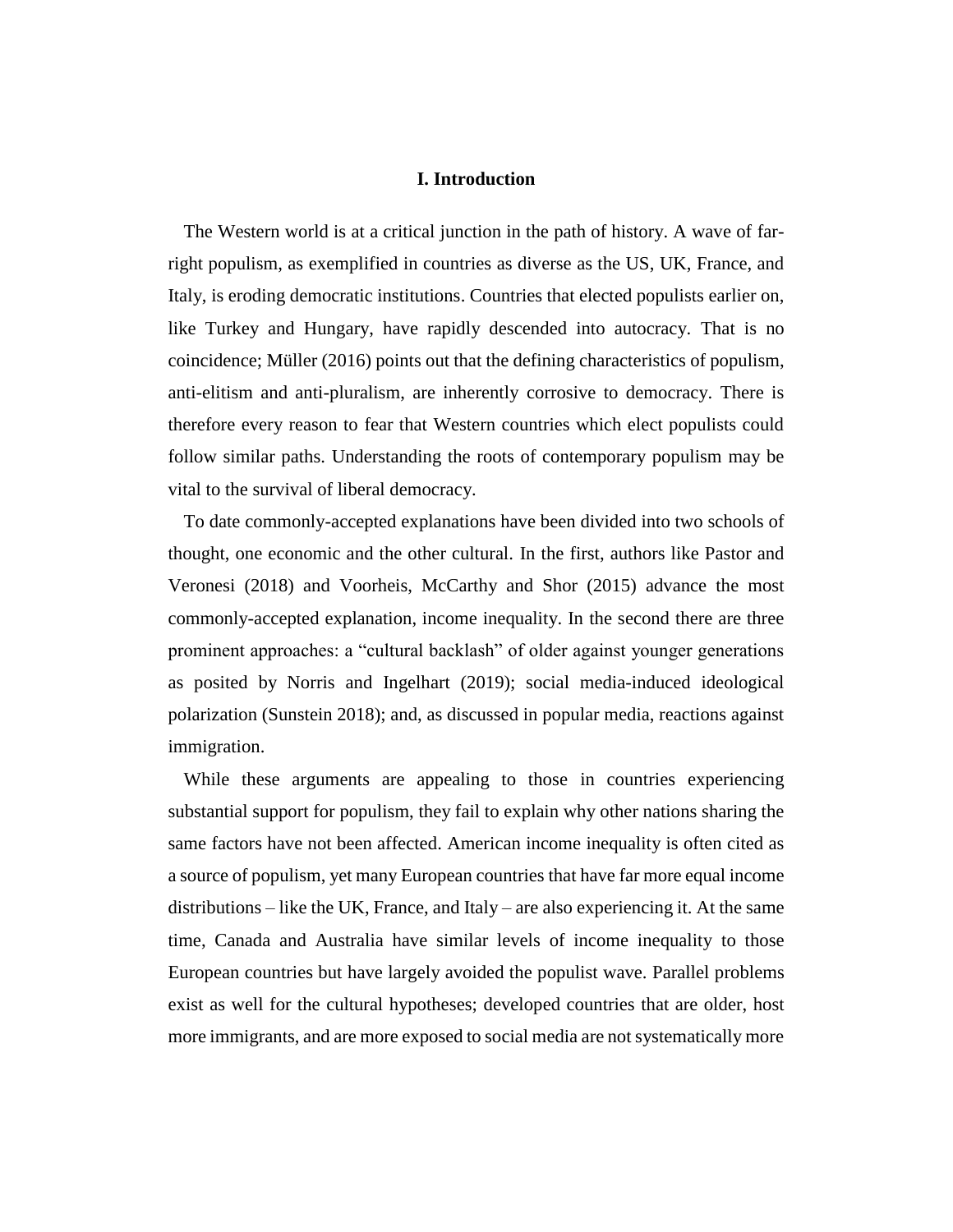populist. Figure 1 showcases all of these problems in the context of large developed countries, using the World Bank's index of political stability in 2017 as a proxy for populist upheaval.





These weak correlations are not decisive evidence against those hypotheses, but they should give us pause. They should also remind us that there are other good

 $\overline{a}$ 

<sup>&</sup>lt;sup>1</sup> For developed countries with populations of at least 10 million. Political Stability is from the World Bank's 2017 index of political stability; income inequality is from the OECD for the most recent year; age data is from the World Bank in 2016; immigration data is from the World Bank in 2017; and social media penetration is from Hootsuite, for 2016 or 2017 depending on the country.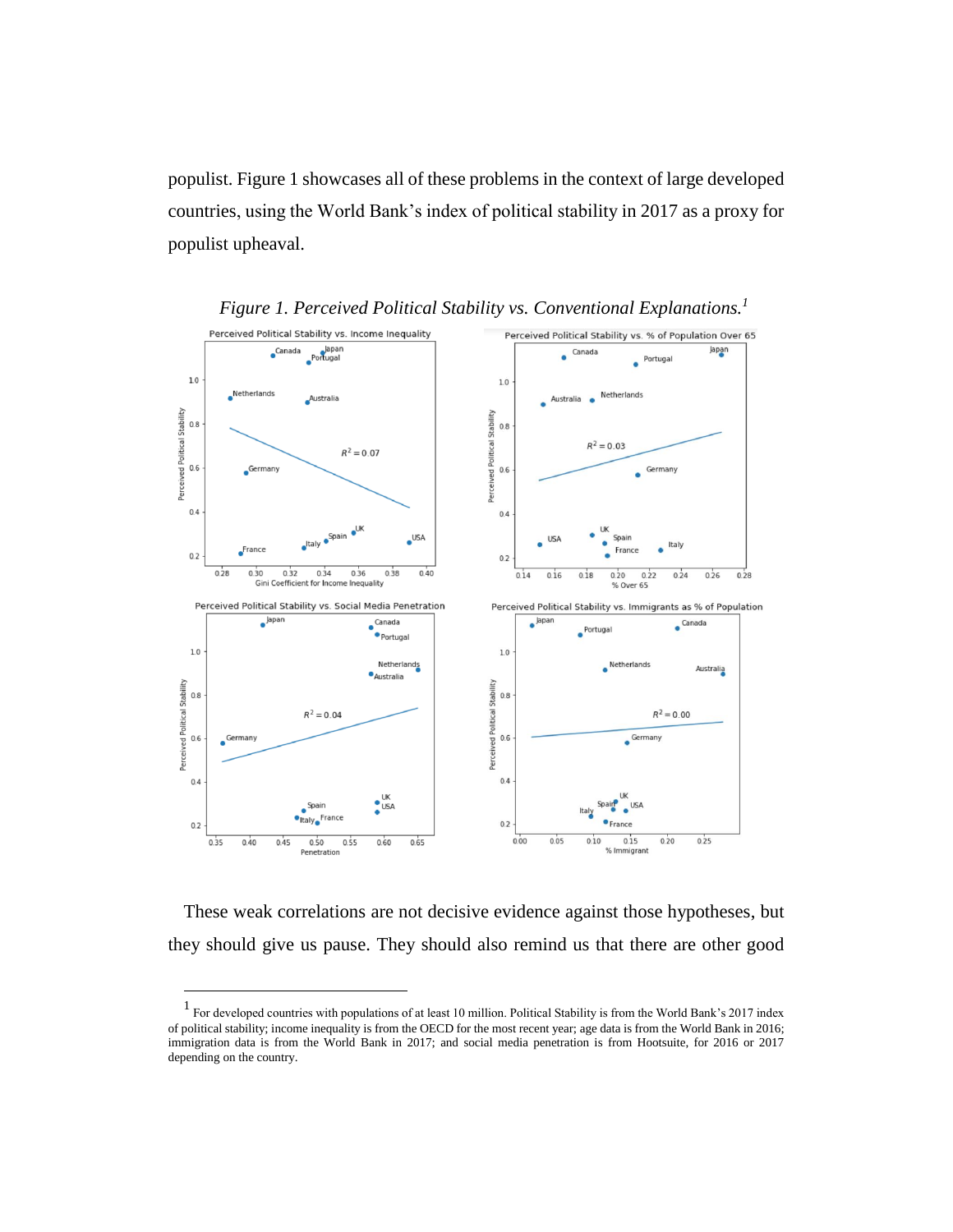reasons to doubt these theories. The behavioral science literature, for example, shows that people are not actually averse to unequal outcomes on a micro level. Starmans, Sheskin and Bloom (2017) review the evidence in the field, arguing that "there is no evidence that people are bothered by economic inequality itself." Norris and Inglehart (2019) base their cultural backlash argument on an "attitudes on attitudes" analysis, which shows that people who are surveyed to have populist values vote for populists. This describes a symptom in detail but does not shed light on the cause. Becker, Fetzer, and Novy (2017) as well as Colantone and Stanig (2016) find no relationship between immigration and Brexit voting patterns. Groshek and Koc-Michalska (2017) find that active social media use in the US decreased support for Republican populists in the 2016 election, and that passive or uncivil use of social media had an effect similar to that of watching traditional television.

A more persuasive hypothesis is that populism has arisen in certain places due to insufficient economic fairness, in a particular sense that is articulated by John Rawls in *A Theory of Justice*: "those who are at the same level of talent and ability, and have the same willingness to use them, should have the same prospects of success regardless of their initial place in the social system." Under this hypothesis populist voters are angry at the status quo not because of the success of others, but because they feel they haven't been given a fair chance at success themselves. Populist politicians have accordingly succeeded in some places because they are able to tap into that deep frustration over unfairness. This frustration can then be channeled into a wide variety of expressions and scapegoats, such as anger towards foreigners or elites. Müller (2016) defines populism as "a way of perceiving the political world that sets a morally pure and fully unified [but ultimately fictional] people against elites who are deemed corrupt or in some other way morally inferior… In addition to being anti-elitist, populists are always antipluralist: populists claim that they, and only they, represent the people." It may be the case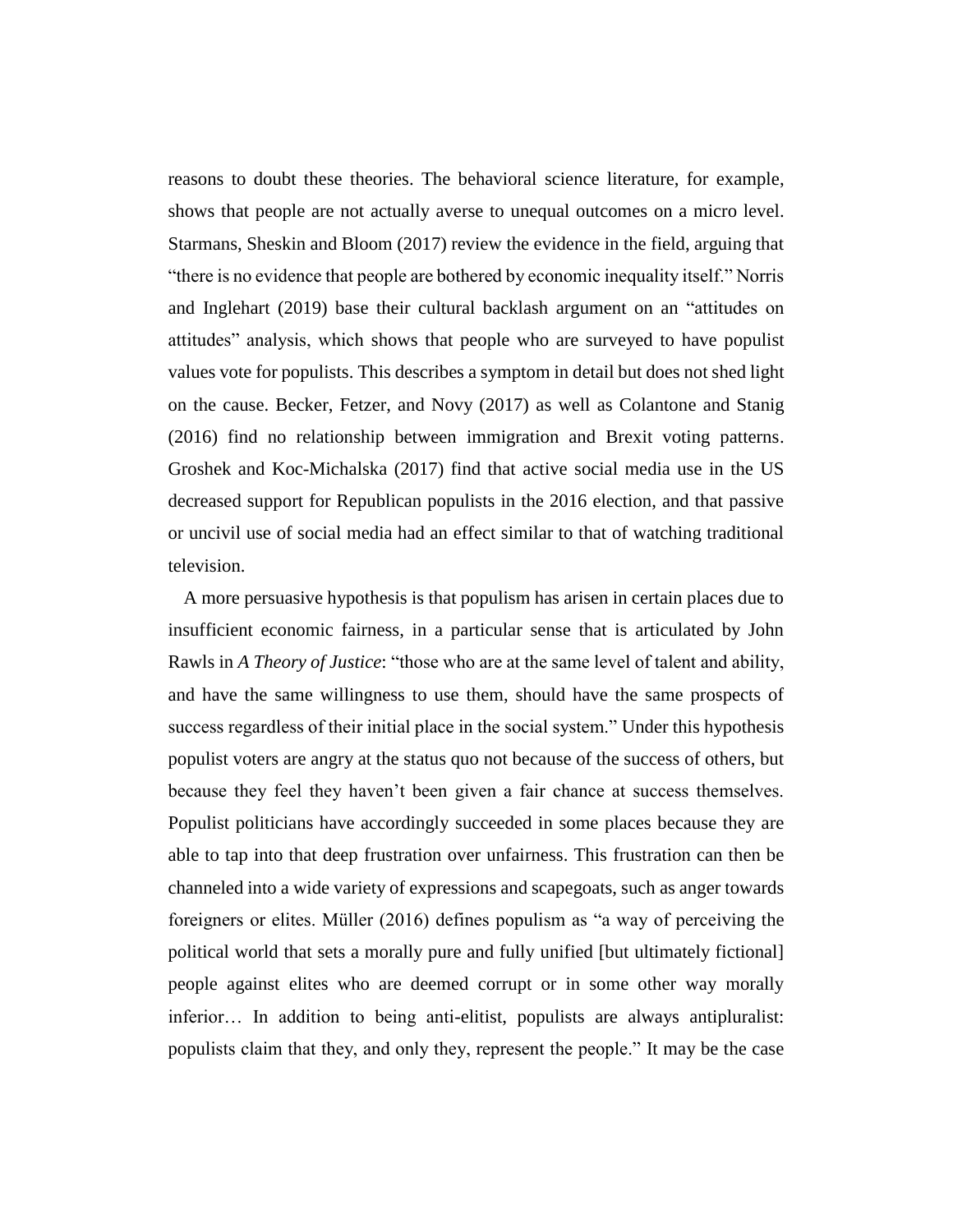that the attractiveness of the populist view of society critically depends on how fair society is.

One proxy for this version of fairness is social mobility, or the extent to which your income depends on that of your parents<sup>2</sup>. Large developed countries with low social mobility have in fact been more likely to experience political upheaval in recent years. Figure 2 shows a strong correlation between low political stability and low social mobility (i.e. a high coefficient of intergenerational earnings elasticity).

*Figure 2. Perceived Political Stability vs. Social Mobility.<sup>3</sup>*



Of course, social mobility only addresses one aspect of fair economic outcomes – the influence of parental earnings. Other important factors include gender, race, place of birth, parental education, and parental occupation. Hufe, Kanbur, and Piechl (2018) examine how a number of such uncontrollable demographic factors have interacted to create an increasingly "unfair" income distribution in the US since the 1990s. But in general data on social mobility is far more widespread, and

 $\overline{a}$ 

 $2 \text{ K}$  Known as relative mobility in the literature; a measure of how your income correlates with that of your parents. Not to be confused with conceptions of upward mobility, or the chance that you will earn more than your parents.

<sup>3</sup> Intergenerational earnings elasticity data is from Corak (2016) and the World Bank's Global Database on Intergenerational Mobility for the most recent year available.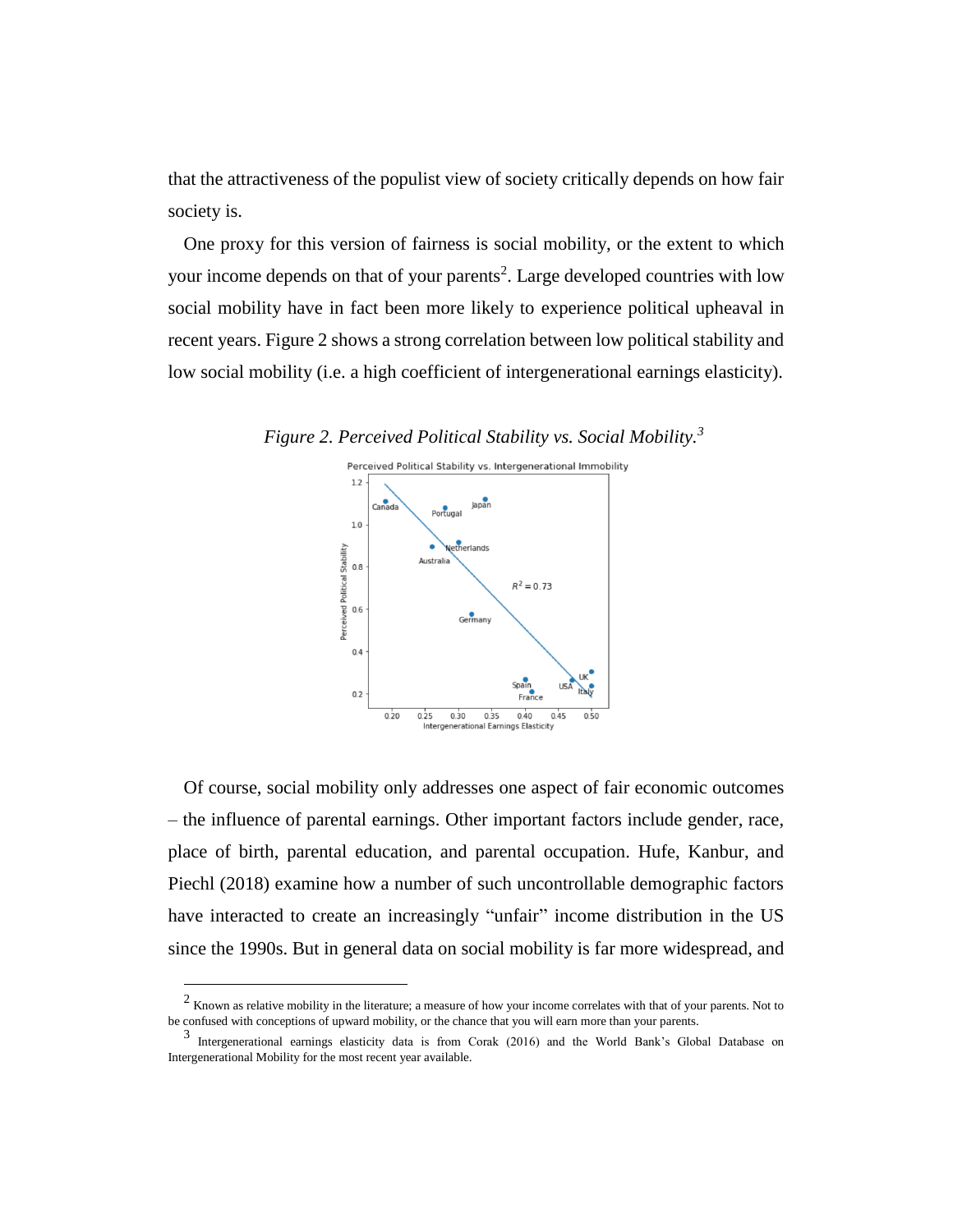on an intuitive level the variable seems like a good general proxy for fairness. This paper therefore uses social mobility as the main explanatory variable for its hypothesis on populism.

One possible objection to this line of thought is that social mobility and income inequality are so closely related that the former variable cannot provide any insight on the matter. The Great Gatsby Curve, as seen in Corak (2013), for example shows that the two variables are correlated across countries. They are of course causally related to one another; Bénabou (2017) describes the chief mechanisms by which income inequality lowers social mobility. But social mobility is also a function of a wide variety of other factors pertaining to how fair a society is, and the claim that it is indistinguishable from income inequality is not borne out empirically. Chetty and Hendren (2016) show that income inequality is just one of several important factors that influence social mobility in local US labor markets, while Connoly, Corak, and Haeck (2019) show that in both American and Canadian local labor markets the two variables are positively correlated but with substantial residuals. Chetty et al. (2014) even demonstrate that the rise in American income inequality in recent decades has not been linked to changes in social mobility.

Another major objection is that social mobility is a slow-moving variable while Western populism is often construed as a recent, sudden bolt from the blue. Hertz (2007) and Lee and Solon (2009) show that US social mobility did not change substantially over  $1977 - 2000$ , while Chetty et al. (2014) demonstrate the same pattern extending to the 2010s. The OECD (2018) finds that social mobility for people born to low-education parents after 1975 has generally been stagnant among its member countries. Thus, so the critique goes, populism has dramatically changed over time but social mobility has not, and the two variables are therefore unlikely to be connected.

There are two problems with this argument. First, there is evidence that the sort of fairness that social mobility proxies for has in fact been getting worse over time.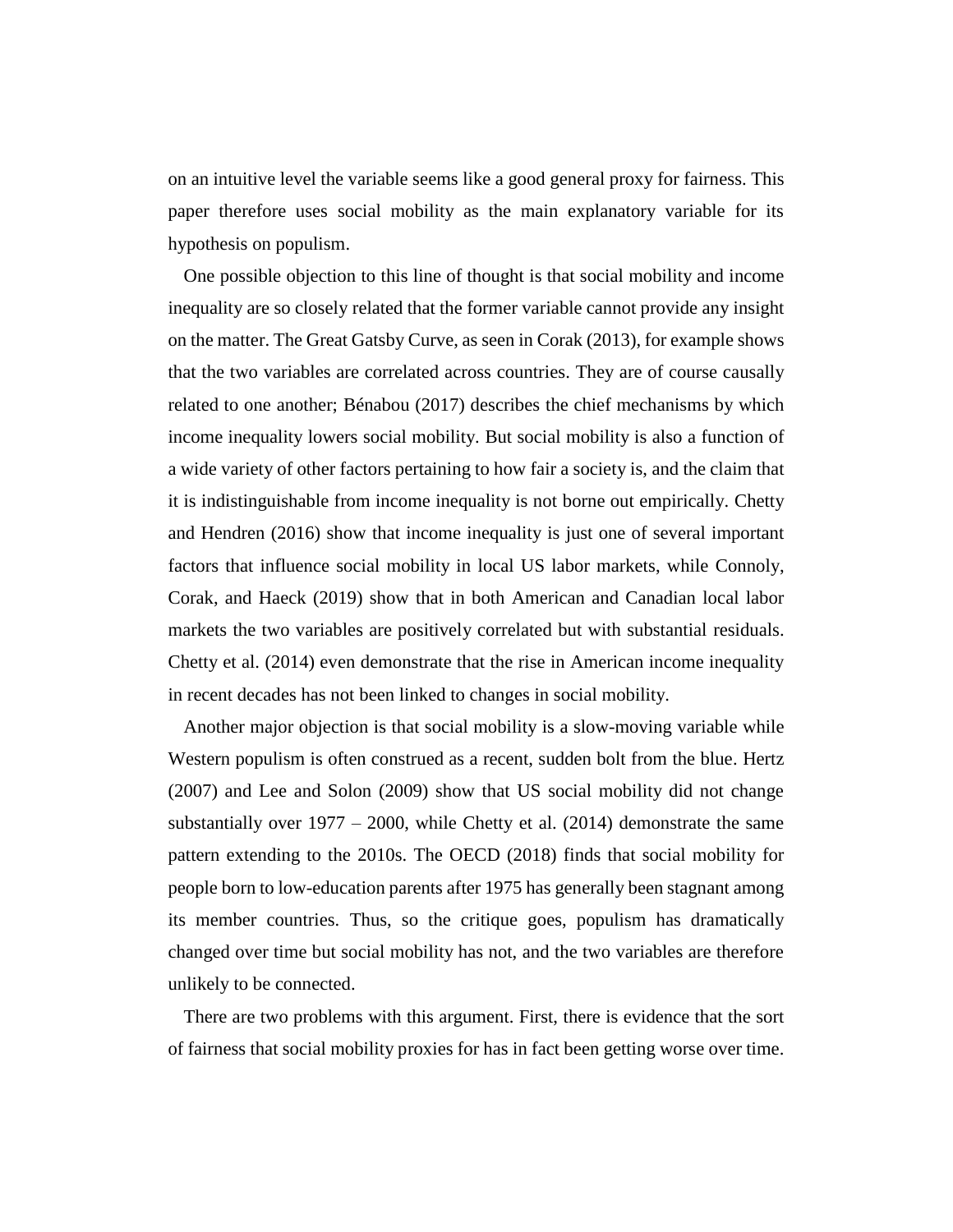Hufe, Kanbur, and Piechl (2018) decompose the growth of US income inequality into an "unfair" component explained by uncontrollable demographic variables – including not only parental income but also gender, race, and parental income, and parental occupation – and a "fair" remainder. They show that the growth of US inequality was largely "fair" before the 1990s, but "unfair" thereafter. That is, from the 1990s onwards uncontrollable demographic factors became more decisive determinants of economic outcomes.

Another major flaw is that while populists have only recently come to power in Western countries, support for them has been growing over an extended period of time. Figure 3 shows that electoral support for populist parties in the UK and France has been mounting for several decades, while Dimock et al. (2014) detail how American political polarization has been growing since the 1990s.



*Figure 3. Vote Shares for Populists in the UK and France.*

Thus even if social mobility has not changed much in recent decades, a connection between low social mobility and populism is eminently plausible. One simply needs to recognize that a stock of the former variable may result in the flow of the latter. A current cross-section of social mobility and populism would then show a strong relationship between the two (as seen in Figure 2). There are two main mechanisms which could explain this sort of dynamic. First and most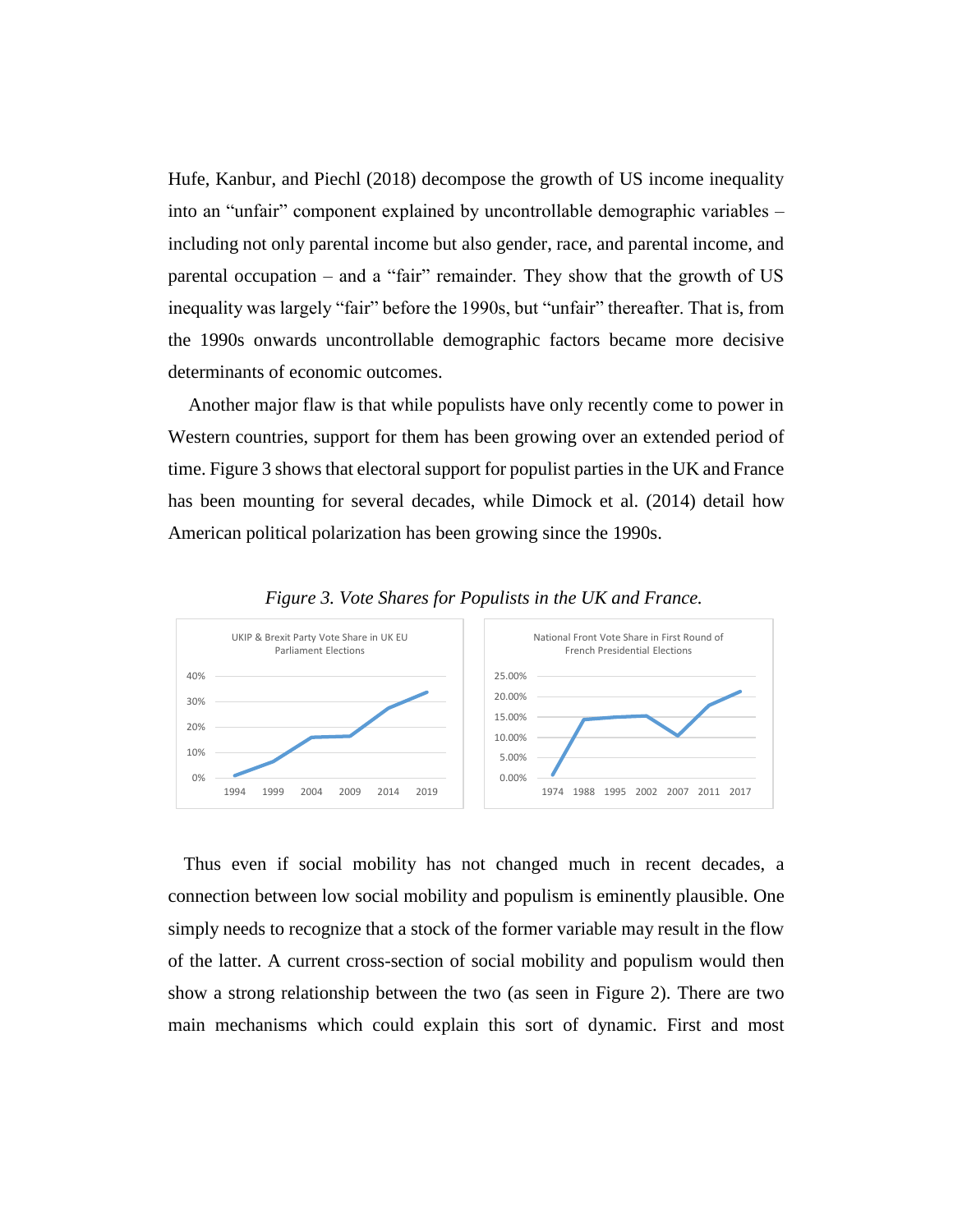obviously, social immobility in of itself is deeply unfair and could produce mounting political anger. In addition, social immobility may constrain equitable responses to economic disruptions, which recent decades have delivered in spades (the Global Financial Crisis is a painful example). One can imagine that in a socially mobile society, people have widespread access to tools like education and labor market opportunities which allow them to adjust to new economic conditions. But in an immobile society a person's ability to adjust may be largely determined by their family origins.

Finally, one might also object that social mobility is unlikely to influence political stability because it means both upwards and downwards mobility, and while people adore the former effect they surely detest the latter. What that perspective fails to recognize is that people do not only care about the magnitudes of their economic gains and losses; they also care about the fairness of how those gains and losses occur. When someone is unable to get ahead and live life on their own terms – say because their family background prevents them from accessing good education or healthcare – that is an obvious source of anger. But if someone is downwardly mobile in a highly socially mobile society where outcomes are earned – say because they didn't study hard enough in school – that is their responsibility. It seems far less plausible that this latter situation would generate mass discontent, as there is no obvious third party to blame. As will be discussed in the literature review, there is research which supports the idea that political anger has more to do with the fairness of an economic loss than its magnitude.

Having gone through this background material, let us proceed to more rigorous regression analysis of the factors behind populism. Cross-sectional analysis is used, both because panel data for social mobility is largely unavailable and because, as discussed, the stylized facts about the recent evolution of social mobility and populism in developed countries suggest that this type of analysis is appropriate. Two national and two international settings are examined, using data where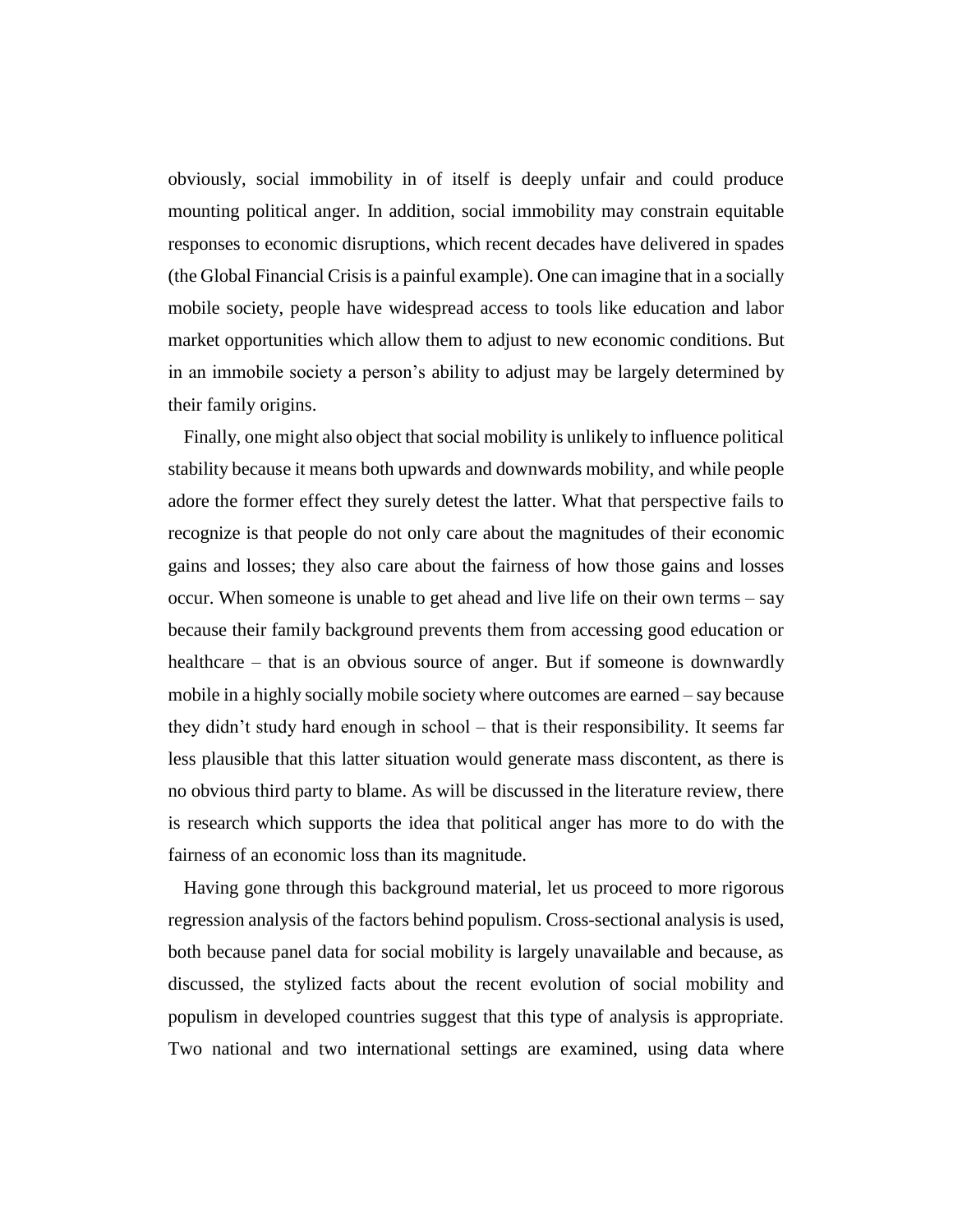available to variously address all of the aforesaid theories explaining populism. In all cases social mobility, income inequality, and immigration are addressed. Due to data availability social media is only examined at the international level. Separate election events are not examined together due to the inherent incompatibility of different national political frameworks.

Four contexts are examined: first, US counties in the 2016 Presidential election, where populism is measured as the vote swing towards Trump relative to 2012 levels of Republican support. This context is advantageous because it can be leveraged for a large number of datapoints. Second, France in the second round of its 2017 Presidential election is investigated, where populism is measured as the vote share for Le Pen. The data here is more limited, but the results are still suggestive. Third, the 2019 European Parliament elections are analyzed, where populism is measured in terms of the vote share for parties classified as populist or far-right. This setting is useful because it is one of the only valid examples of internationally-comparable election results. Fourth, developed countries across the world are examined; although election results are not comparable across these countries, populist political turmoil is proxied for with the World Bank's political stability index and protests per 100,000 people. The case that social mobility is a key explanation for populism is made by repeatedly demonstrating the same pattern at subnational and international levels. Robustness checks additionally show the results are not sensitive to arbitrary choices like the use of particular datasets or definitions.

The rest of this paper is organized as follows. Section II conducts a literature review. Section III details the statistical framework and data sources used, and Section IV presents empirical results and robustness checks. Section V discusses those results, while Section VI concludes.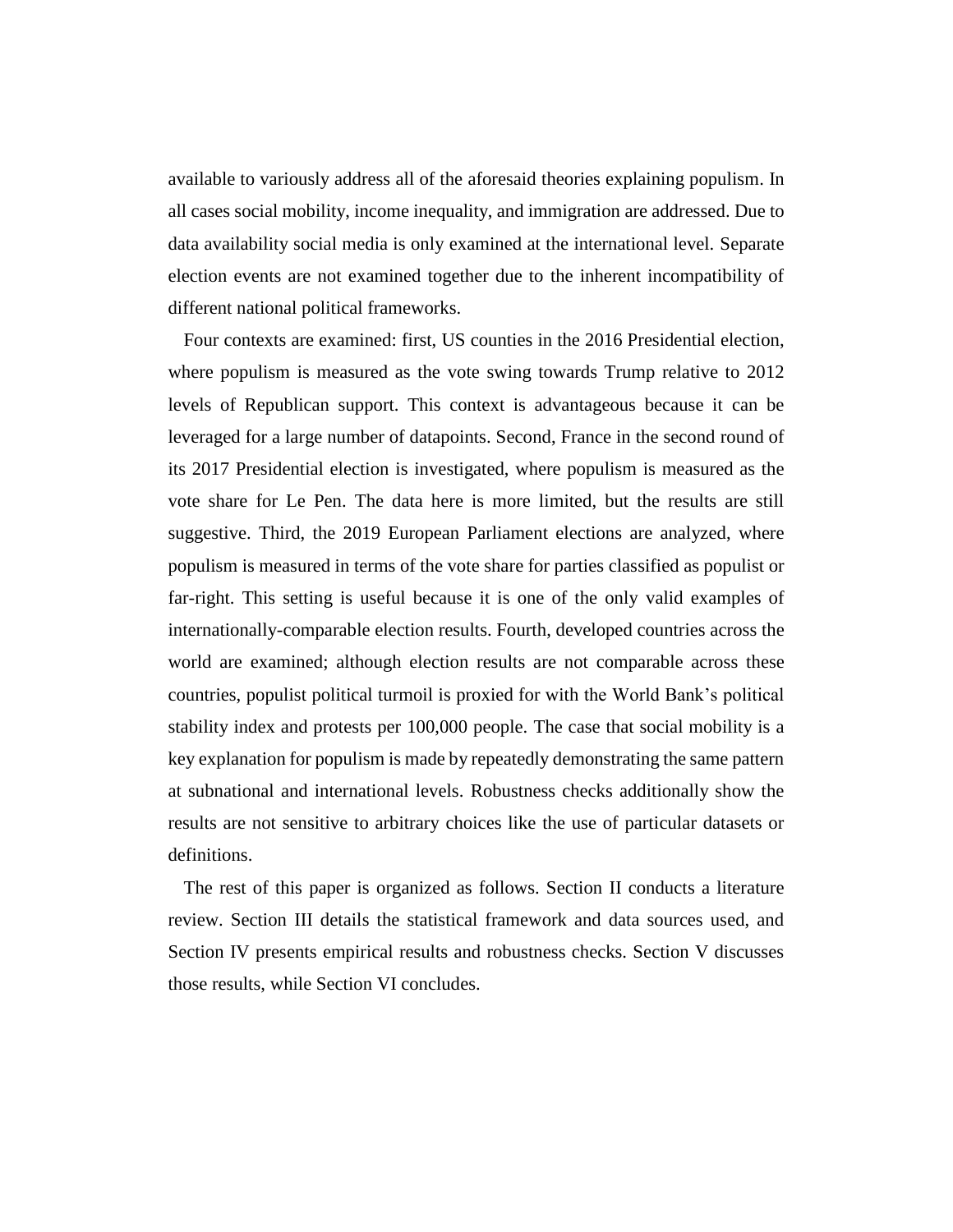#### **II. Literature Review**

There is an emerging literature which analyzes the role of fairness in the economy and how it affects political outcomes. In many instances fairness is examined as a response to literature on the political economy of inequality, such as Ferrer-i-Carbonell and Ramos (2014), who review evidence on inequality aversion to conclude that Western societies especially are unhappier when more unequal.

Starmans et al. (2017), conversely, review the behavioral science literature on inequality to demonstrate that people are not averse to unequal so much as unfair outcomes on a micro level. They consider, among other results, two well-known findings: that of the dictator game, where people will often reject arbitrarily-chosen reward distributions when highly unequal; and that of Norton and Ariely (2011), where people indicate that their ideal societal income distribution is decidedly unequal. While the former result would suggest at first glance that people are averse to inequality, the latter indicates otherwise. Starmans et al. (2017) reconcile the two findings through the lens of unfairness, pointing out that in the dictator game nobody has done anything to earn a higher reward than anyone else. Thus in that particular circumstance unequal rewards are unfair, but the generalizable principle is that people are averse to unfairness. Indeed, they show that in numerous experiments people consistently want to accord higher rewards to those who have exerted more effort – as that is the fair, albeit unequal, outcome. Children and even infants also exhibit that value. When people consider society broadly, as in Norton and Ariely (2011), they correspondingly tend to idealize an unequal income distribution. The most plausible explanation is that a degree of inequality is seen to be the fair result of differences in effort and talent. This conclusion suggests that we ought to be wary of claims linking inequality aversion to political discontent.

The literature on inequality and responses to it framed in terms of fairness also extend to populism more directly. Pastor and Veronesi (2018) explicitly link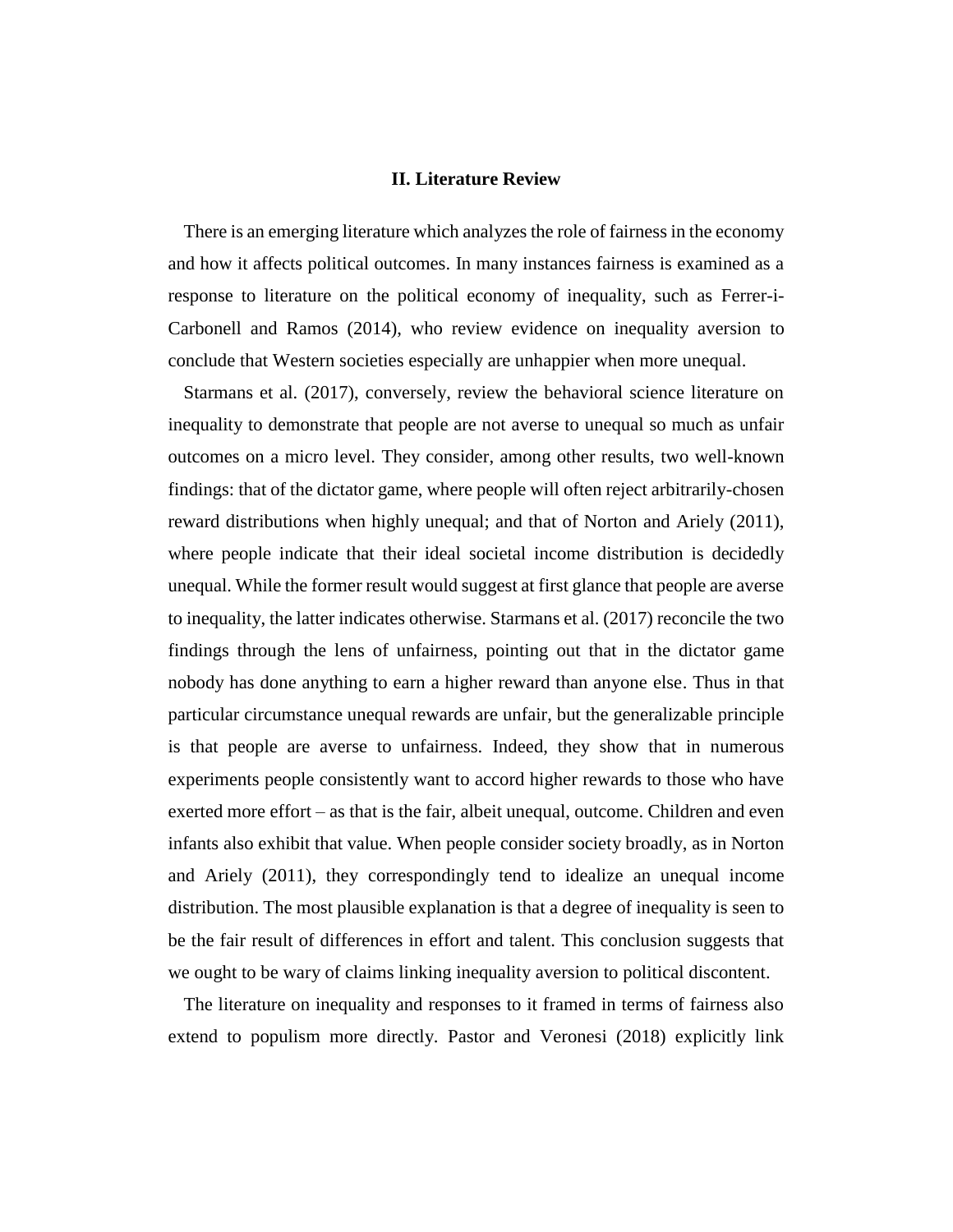income inequality and the vote share received by populist parties in recent US and EU elections, finding a positive relationship between the two. A critique of their approach, however, is that the raw vote share accorded to political parties classified as populist may not be a good international measure of populism. The raw vote share accorded to Trump, for instance, may be a decidedly poor indicator of populist sentiment because many voters surely voted for him out of support for the Republican Party.

Guriev (2017), on the other hand, shows that low support for capitalism and democracy in post-Soviet states is far better explained by unequal opportunity than outcomes. Income inequality is decomposed into a component explainable by uncontrollable circumstances of birth, and a remainder; the former is an indicator of unequal opportunity. While unequal opportunity has a significant negative relationship with support for capitalism and democracy, once it is controlled for income inequality actually has a slight positive coefficient. Guriev (2018) emphasizes that this is unsurprising given that the previous Soviet economies imposed unfair equality, and that fairness rather than aggregate inequality is what most plausibly influences populism. Hufe, Kanbur and Peichl (2018), as discussed, perform a similar exercise by decomposing inequality into "fair" and "unfair" components, although they do not link the evolution of an increasing unfair US income distribution to any political phenomena.

Funke, Schularick and Trebesch (2015) highlight the importance of economic fairness at the macro level in their investigation of the relationship between financial crises and political extremism. They find that financial crises result in increased vote shares of 30% for far-right parties on average, but that regular recessions of the same magnitude do not produce any such change. The authors emphasize that the public may view regular recessions as the "excusable" results of disasters or economic shocks, but that financial crises may be viewed as the result of unfair "favoritism" towards financial elites.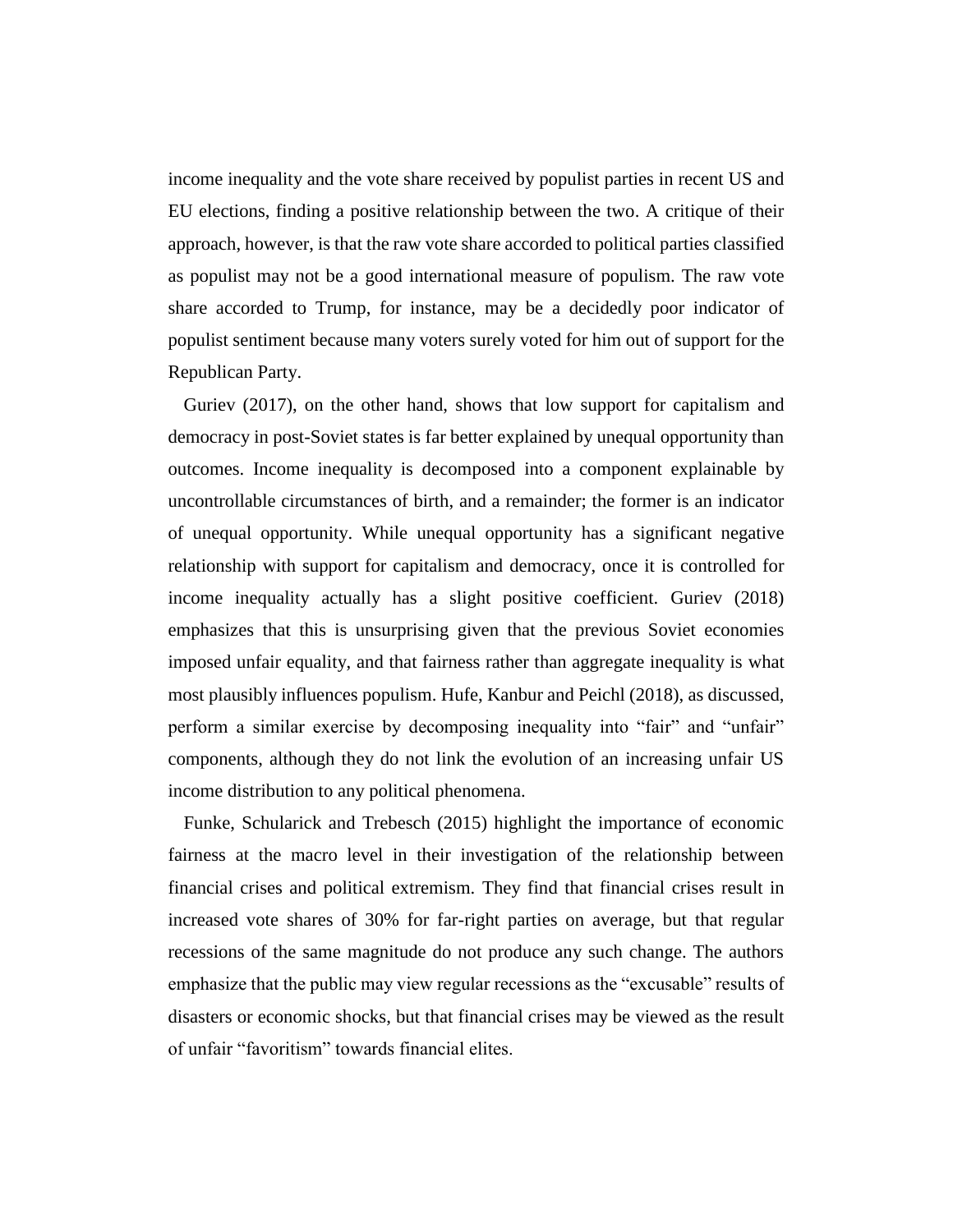In addition to this direct evidence on fairness and populism, there is a complementary literature that examines how economic events one might consider unfair create political polarization. Autor et al. (2016), for instance, show that local US labor markets that were more exposed to import competition from China have tended to elect more extreme political representatives. Colantone and Stanig (2016) repeat the exercise in Britain, showing the most-exposed areas had higher Leave vote shares in the Brexit referendum. In line with the above arguments, Rodrik (2018) contends that the link between global trade, job losses, and populism does not act through "inequality per se, but perceived unfairness… It's one thing to lose your job to someone who competes under the same rules as you do. It's a different thing when you lose your job to someone who takes advantage of lax labor, environmental, tax, or safety standards in other countries."

These papers highlight a striking stylized fact: populism is not necessarily engendered by absolute economic losses or societal economic distributions so much as the fairness of the way those losses or distributions arise. Much economic analysis to date focuses on the magnitudes of gains and losses, and their distributions throughout society. The literature on fairness suggests that it is not just the end outcome that matters, but how society gets there. Contrary to Friedman's (1953) exhortations, normative concerns in economics are deeply important.

There is a wealth of literature on contemporary populism more broadly. For example, Guiso et al. (2019) argue in favor of the primacy of economic as opposed to cultural roots of populism by showing that Eurozone countries have experienced higher support for populist parties than other EU countries. Authors such as Gidron and Hall (2017) and Fukuyama (2018) highlight the way economic anxieties have connected with social status to feed right-wing populism. Readers interested in a full treatment of the literature on populism, which is beyond the scope of this paper, may consider Oxford University Press (2017).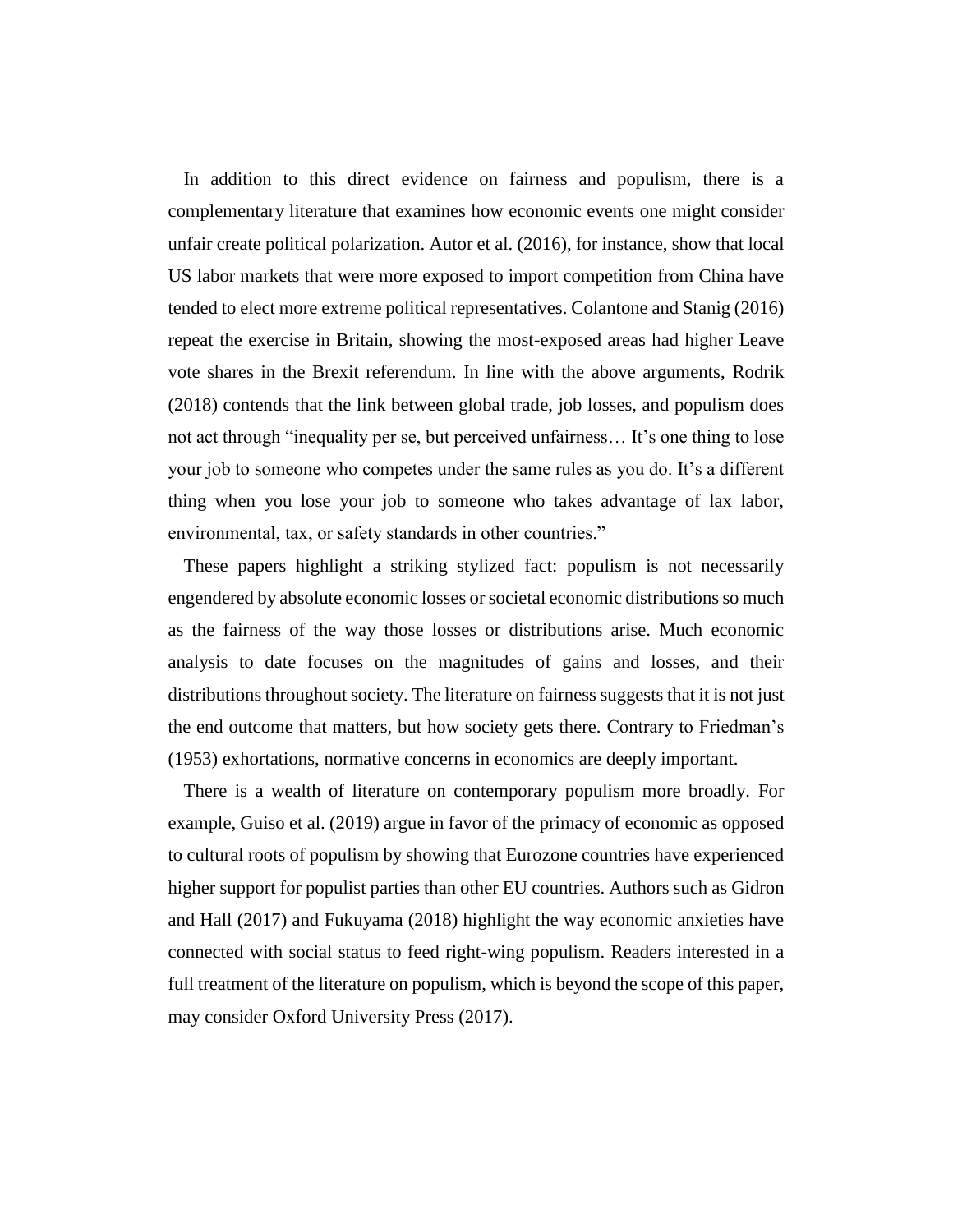#### **III. Empirical Specifications and Data Description**

*A. 2016 US Presidential Election*

A cross-sectional OLS regression framework is used:

## (1)  $Trump_i = \beta_0 + \beta_1 M obility_i + \beta_2 Inequality_i + \beta_3 Immigrants_i +$  $\beta_4 A g e_i + \gamma W_i + \varepsilon_i$

Where  $i$  subscripts each US county,  $Trump_i$  measures the change in the Republican Presidential vote share from 2012 to 2016, *Mobility<sub>i</sub>* is a measure of intergenerational income mobility, *Inequality*<sub>i</sub> is the Gini coefficient for income inequality, *Immigrants*<sub>i</sub> is the proportion of immigrants in the population,  $Age<sub>i</sub>$ is the proportion of people aged at least 65 in the population,  $W_i$  is a vector of controls, and  $\varepsilon_i$  is the error term. The controls consist of the percent Republican Presidential vote share in the previous election, the percentage of the county that is ethnically white, the percentage of the county that is religious, and the population density of the county.

Notice that several demographic controls are employed, but economic controls are not included. This is because economic controls like income per person or educational attainment almost certainly cross over the causal pathway from income inequality and/or intergenerational mobility to support from Trump, especially when viewed at as small a unit as a county (i.e. the bad control problem). That is not to say such variables were necessarily unimportant factors in Trump's election; but simply that their inclusion here would obscure the main research question. Demographic variables, conversely, less plausibly cross over this causal path and, given how wrapped up in identity Trump's campaign was, are likely important to control for.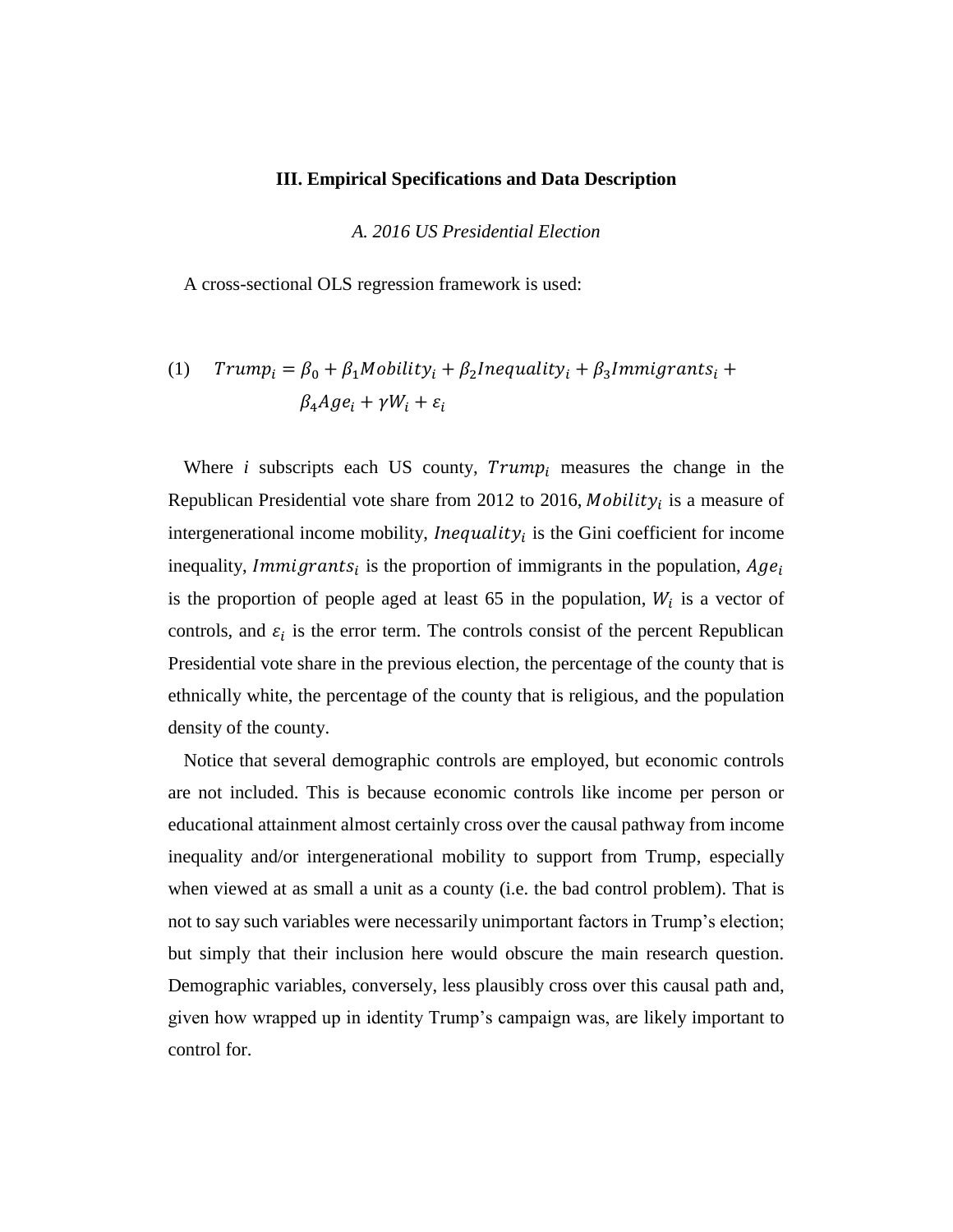The change in the Republican Presidential vote share from 2012 to 2016 is used to analyze Trump's election because votes in his favor were undoubtedly influenced by baseline support levels for the Republican Party. By looking at this change we can better identify factors associated with support for Trump specifically. In the main specification the percentage change in the vote share from 2012 to 2016 is examined. For example, if a hypothetical county voted 10% Republican in 2012 and 15% Republican in 2016 this would be treated as a 50% change. In robustness checks the absolute change in levels is used, where the same county's outcome would be treated as a 5% change.

Two main measures of intergenerational income mobility are taken from Chetty (2014). One, which is used in the main specification, is the rank-rank slope, which conceptually corresponds to the correlation between parent and child income. The other, which is used in robustness checks, is absolute mobility, which corresponds to the chance that a child whose parents were in the  $25<sup>th</sup>$  percentile on their generation's income distribution will come to be in the 75th percentile of their own generation's income distribution. See Chetty (2014) for further technical details behind these measures. Only 2769 of all 3242 American counties are covered by Chetty (2014), somewhat restricting the scope of analysis. However, those counties with missing data tend to be those with the least inhabitants.

Voting data is drawn from the MIT Election and Data Science Lab. Controls for the percentage of the county that is white and population density are from Chetty (2016), while religiosity is drawn from a Kaggle dataset.

#### *B. 2017 French Presidential Election*

A cross-sectional OLS regression framework is used: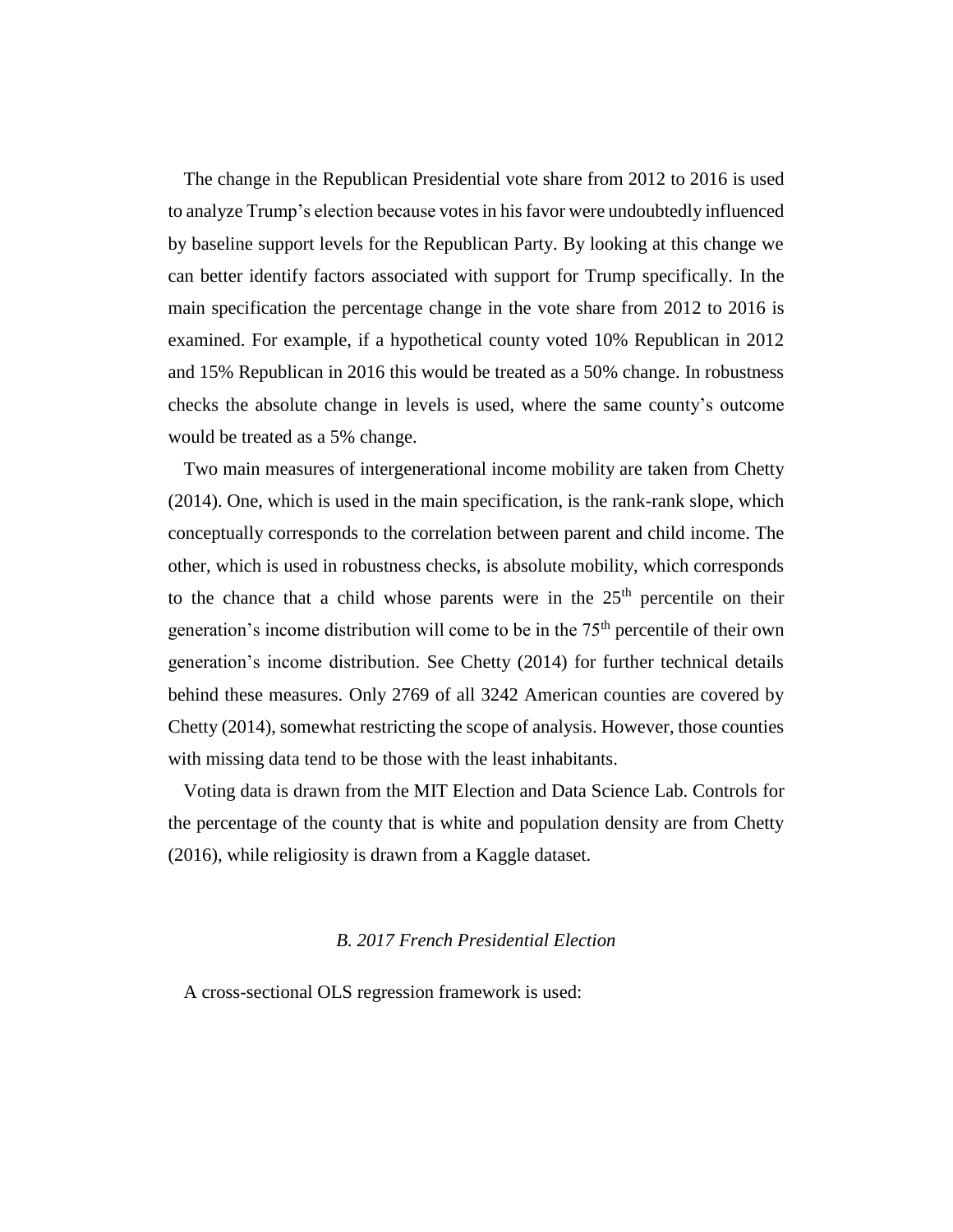(2) *Le Pen<sub>i</sub>* = 
$$
\beta_0 + \beta_1
$$
*Mobility<sub>i</sub>* +  $\beta_2$ *Inequality<sub>i</sub>* +  $\beta_3$ *Immigrants<sub>i</sub>* +  $\gamma W_i$  +  $\varepsilon_i$ 

Where  $i$  subscripts each French department, *Le Pen<sub>i</sub>* measures the percent vote share for Le Pen in the second round of the 2017 Presidential election, Mobility<sub>i</sub> is intergenerational income elasticity, *Inequality*<sub>i</sub> is the Gini coefficient for income inequality, *Immigrants*<sub>i</sub> is the percentage of births with at least one immigrant parent in 2015,  $W_i$  is a vector of controls, and  $\varepsilon_i$  is the error term. Unfortunately detailed subnational demographic statistics for France are generally not collected, but controls are included for each department's population density.

Whereas the US specification uses the change in Republican vote share from 2012 to 2016 as the outcome variable, here the specification for France simply uses the 2017 vote share for Le Pen. This is because Le Pen was not an insurgent within her own party, and thus it does not make sense to focus on the change in the vote share for the *Front National*. The French voting data comes from the French Ministère de l'Intérieur.

The intergenerational income elasticity data covers the largest 41 French departments, and is drawn from Kenedi (2017), a master's thesis in economics from the Paris Institute of Political Studies (*Sciences Po*) 4 . Due to the incomplete coverage the results for this section must be interpreted with caution; nevertheless they seem indicative.

Data on each department's income inequality, population density, and percentage of immigrant births are from INSEE.

 $\overline{a}$ 

<sup>4</sup> Recognized as the best master's thesis in that graduating class.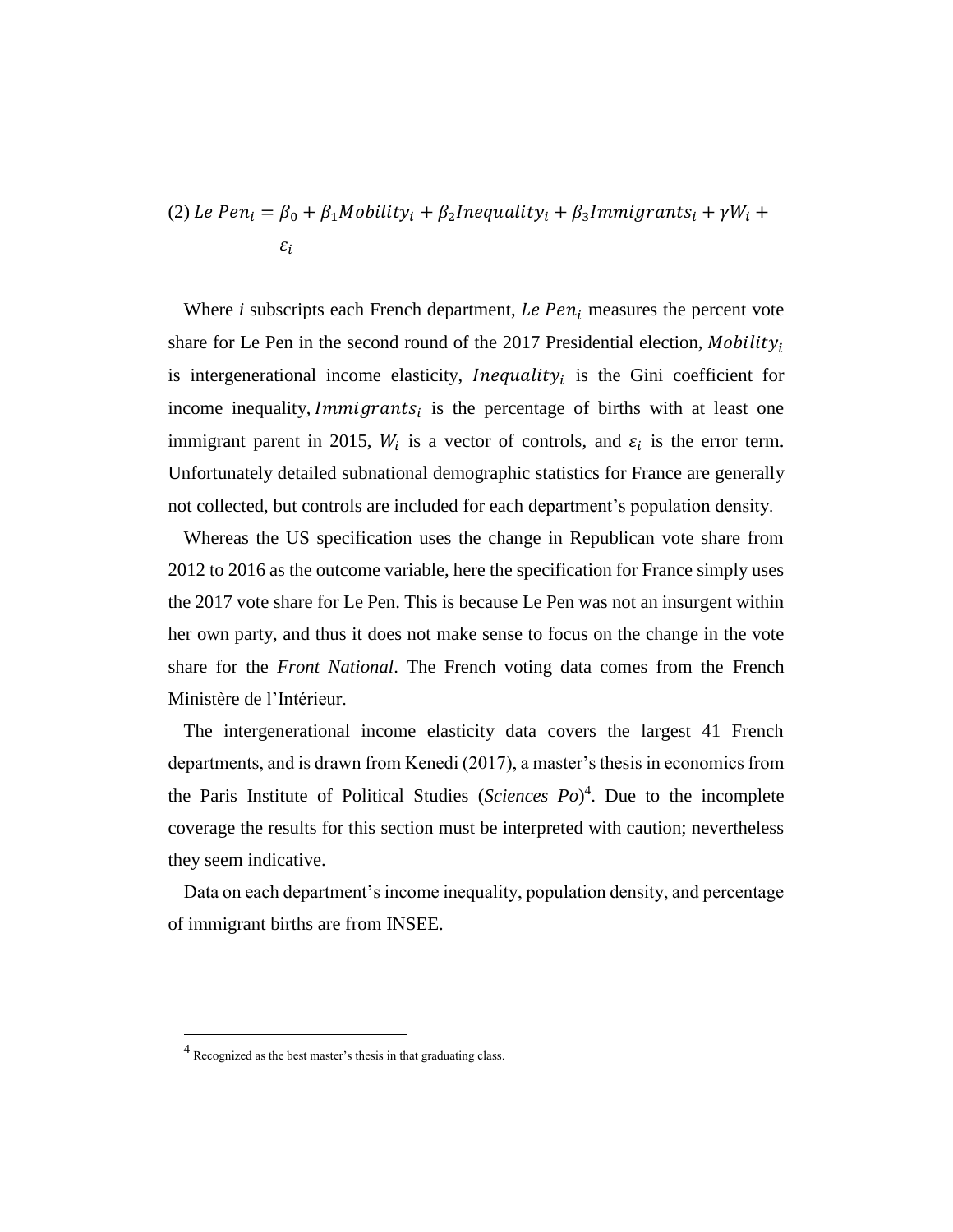#### *C. 2019 European Parliament Elections*

A cross-sectional OLS regression framework is used:

### (2) Populist<sub>i</sub> =  $\beta_0 + \beta_1$ Mobility<sub>i</sub> +  $\beta_2$ Inequality<sub>i</sub> +  $\beta_3$ Social Media<sub>i</sub> +  $\beta_4$ Immigrants<sub>i</sub> +  $\beta_5$ Age<sub>i</sub> +  $\gamma W_i$  +  $\varepsilon_i$

Where  $i$  subscripts each European Union country,  $Populist_i$  measures the percent vote share received by populist or far-right parties in the 2019 European Parliament election, *Mobility<sub>i</sub>* is intergenerational income elasticity, *Inequality<sub>i</sub>* is the Gini coefficient for income inequality, Social Media<sub>i</sub> is the proportion of population who actively use social media,  $Immigrants_i$  is the share of immigrants in the population,  $Age_i$  is the proportion of the population at least 65 years old,  $W_i$ is a vector of controls, and  $\varepsilon_i$  is the error term. For controls log GDP per capita, log population, and the GDP per capita growth rate are used.

PopuList, a frequently-updated and academically-reviewed list of extremist European parties, is used to identify populist and far-right parties. In addition to those parties identified as populist or far right by PopuList, the UK's Brexit Party and Spain's Vox are also treated as populist. In the main specification both populist and far-right parties are considered, and in a robustness check only populist parties are considered. Data for the Gini coefficient of income inequality is taken from the OECD for the latest year and, for non-OECD countries, the World Economic Forum's 2018 Inclusive Development Index. Intergenerational income elasticity data is taken from the World Bank's Global Database on Intergenerational Mobility for the most recent year available. In robustness checks alternative sources are used: the Gini coefficient is replaced where possible with the most recent data from the Luxembourg Income Study; wealth inequality as reported by the World Economic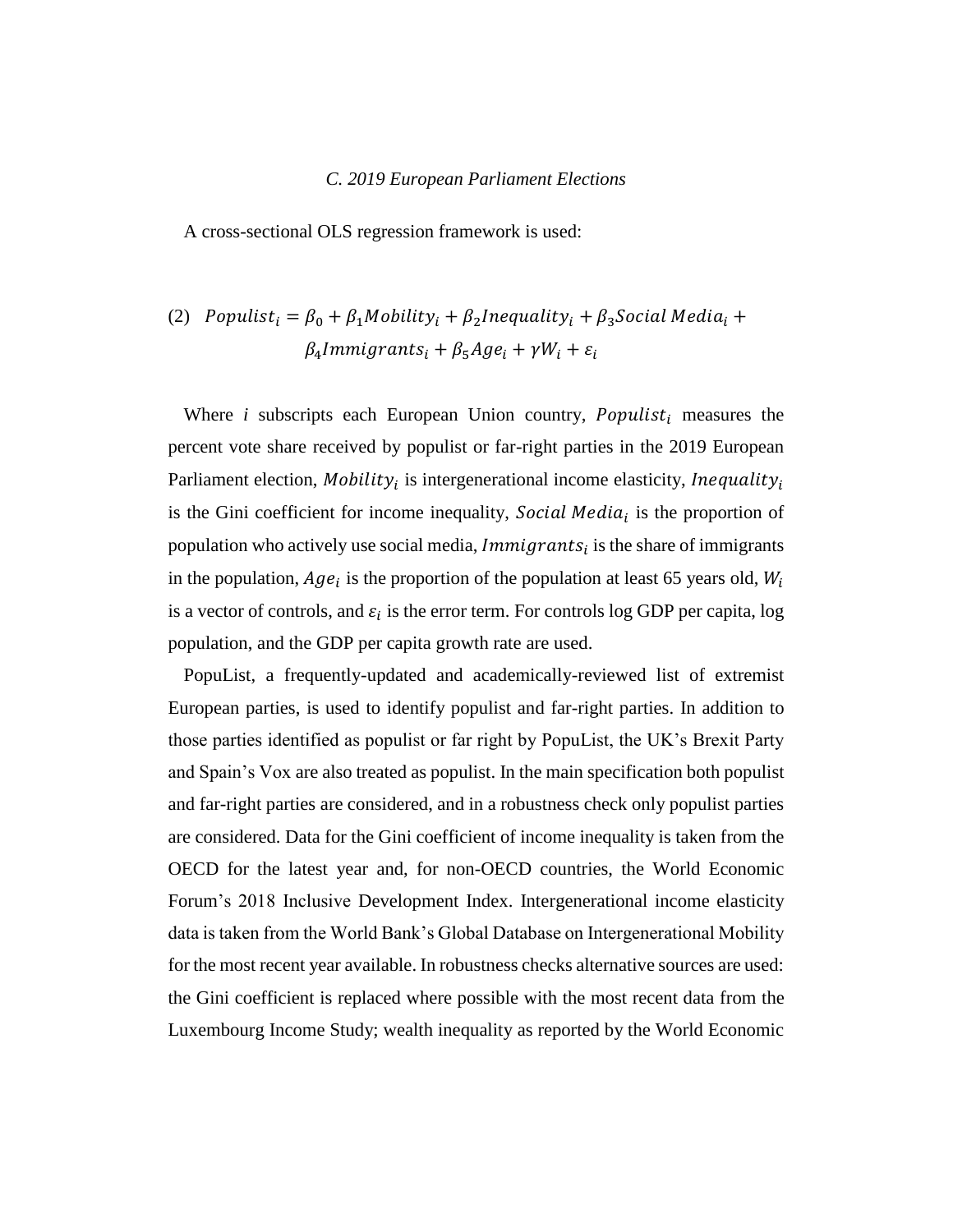Forum is considered instead of income inequality; and intergenerational income elasticity is replaced where possible with results from Corak (2016).

GDP per capita (PPP) at 2010 USD, GDP per capita growth, population, and age data from 2017 are taken from the World Bank's World Development Indicators. The percentage of the population accounted for by immigrants is produced by dividing the country's international migrant stock, also taken from the World Development Indicators, by population. Social media penetration data is from Hootsuite, for either 2016 or 2017 depending on data availability for each country.

#### *D. International Political Stability*

A cross-sectional OLS regression framework is used:

(3) *Stability<sub>i</sub>* = 
$$
\beta_0 + \beta_1
$$
*Mobility<sub>i</sub>* +  $\beta_2$ *Inequality<sub>i</sub>* +  $\beta_3$ *Social Media<sub>i</sub>* +  $\beta_4$ *Immigrants<sub>i</sub>* +  $\beta_5$ *Age<sub>i</sub>* +  $\gamma W_i$  +  $\varepsilon_i$ 

Where  $i$  subscripts the country in question,  $Stability_i$  is an indicator of political stability, Mobility<sub>i</sub> is intergenerational income elasticity, *Inequality*<sub>i</sub> is the Gini coefficient for income inequality, Social Media<sub>i</sub> is the proportion of population who actively use social media,  $Immigrants_i$  is the share of immigrants in the population,  $Age_i$  is the proportion of the population at least 65 years old,  $W_i$  is a vector of controls, and  $\varepsilon_i$  is the error term. The controls are comprised of log GDP per capita, the GDP per capita growth rate, and log population.

In the main specification the analysis is restricted to countries with GDP per capita levels above \$25,000, as the research question pertains to developed countries. In a robustness check this threshold is increased to \$35,000.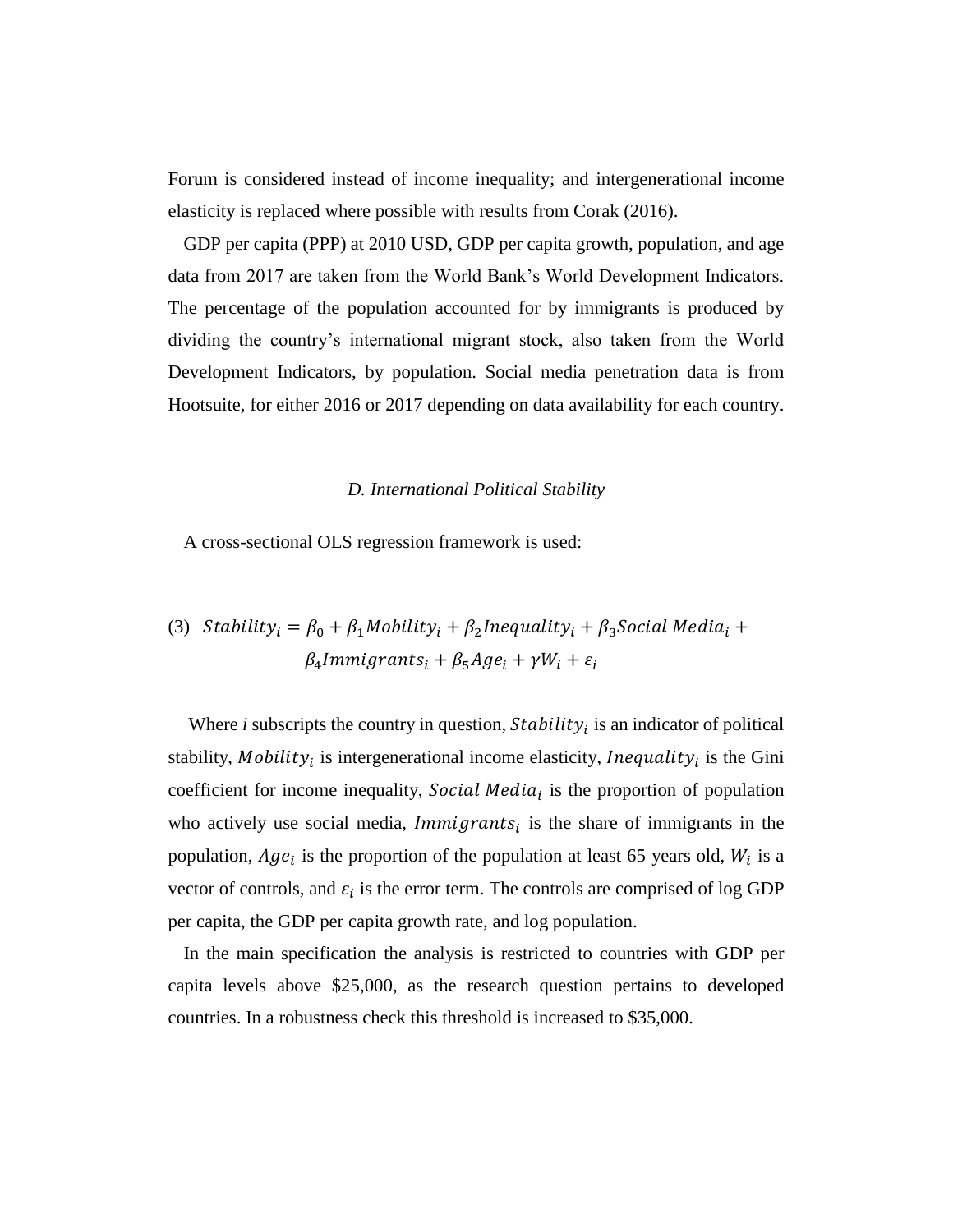Political stability data in the main specification is given by the 2017 Political Stability variable from the World Bank's World Governance Indicators. The supplied definition of this variable is "perceptions of the likelihood that the government will be destabilized or overthrown by unconstitutional or violent means, including politically-motivated violence or terrorism." It is a composite of risk indicators for numerous factors, including: social unrest; protests and riots; ethnic tensions; international tensions; government stability; orderly transfers; violent demonstrations; violent activities; terrorism; and armed conflict. Critically, this index captures both violent and nonviolent elements of political instability. For example, in 2017 it rates the Democratic Republic of the Congo as far more unstable than South Africa, presumably due to the risk of armed conflict. At the same time, it rates the United States as noticeably less politically stable than Canada in 2017, presumably due to perceptions that the Trump government was more likely to be destabilized than the Trudeau government through either violent or nonviolent means. This measure thus seems to appropriately capture a general sense of political instability. In a robustness check protest events per 100,000 people from 2015 – 2018 with data drawn from The Mass Mobilization Project are alternatively used as the outcome variable.

Data for the Gini coefficient, intergenerational income elasticity, immigrants, age, social media penetration, population, GDP per capita, and the GDP per capita growth rate are from the same sources described in part C.

#### **IV. Results**

#### *A. 2016 US Presidential Election*

Roughly 2% of counties are dropped as outliers which proved to have large residuals in the main specification. The results for the main specification are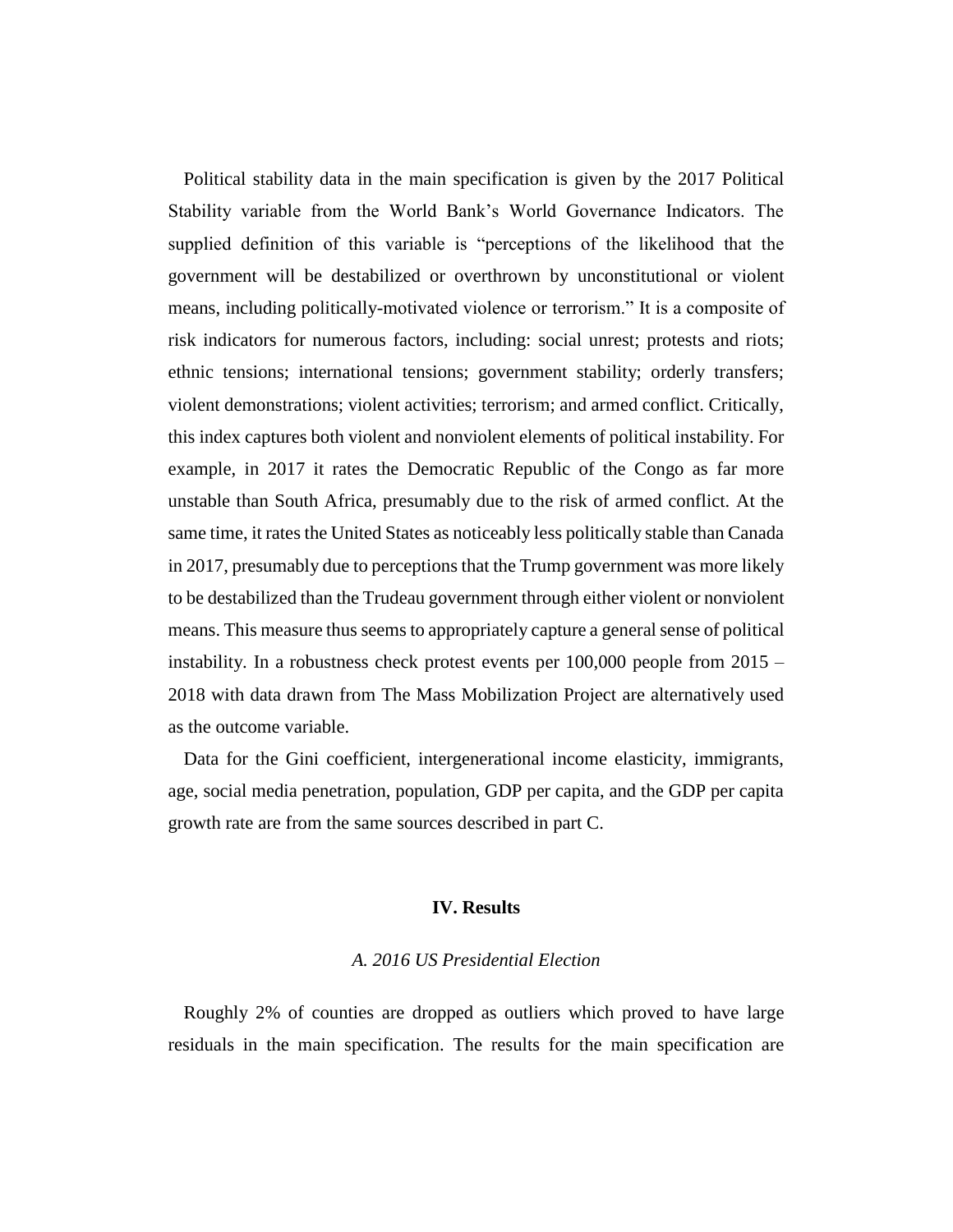reported in Table 1. Intergenerational income mobility is statistically significant and has the expected sign; that is, a higher correlation between parent and child income – worse social mobility – is positively associated with a larger swing towards Trump. Income inequality, the proportion of immigrants in the population, and the proportion of seniors in the population are all statistically insignificant.

| Relative        | $0.693***$  |  |
|-----------------|-------------|--|
| Mobility        | (0.063)     |  |
|                 | 0.020       |  |
| Gini            | (0.061)     |  |
| Percent         | 0.169       |  |
| Immigrant       | (0.106)     |  |
|                 | $-0.099$    |  |
| Percent Senior  | (0.113)     |  |
| 2012 Republican | $-1.092***$ |  |
| Support         | (0.035)     |  |
|                 | $0.617***$  |  |
| Percent White   | (0.036)     |  |
| Percent         | $0.171***$  |  |
| Religious       | (0.022)     |  |
| Population      | $-0.054***$ |  |
| Density         | (0.004)     |  |
|                 | $0.134***$  |  |
| Constant        | (0.049)     |  |
| Observations    | 2617        |  |
| $R^2$           | 0.483       |  |
|                 |             |  |

TABLE 1—MAIN RESULT FOR 2016 US ELECTION

*Notes:* Regression coefficients reported. White-corrected standard errors reported in parentheses.

\*\*\* Significant at the 1 percent level; \*\* significant at the 5 percent level; \* significant at the 10 percent level.

Three robustness checks examining the 2016 election are used (Table 2). In (1) relative mobility is replaced with absolute mobility; in (2) the outcome variable is replaced with the absolute change in the vote share; and in (3) both of these alterations are made. In all cases intergenerational income mobility retains significance and the appropriate sign. Note that the negative sign on absolute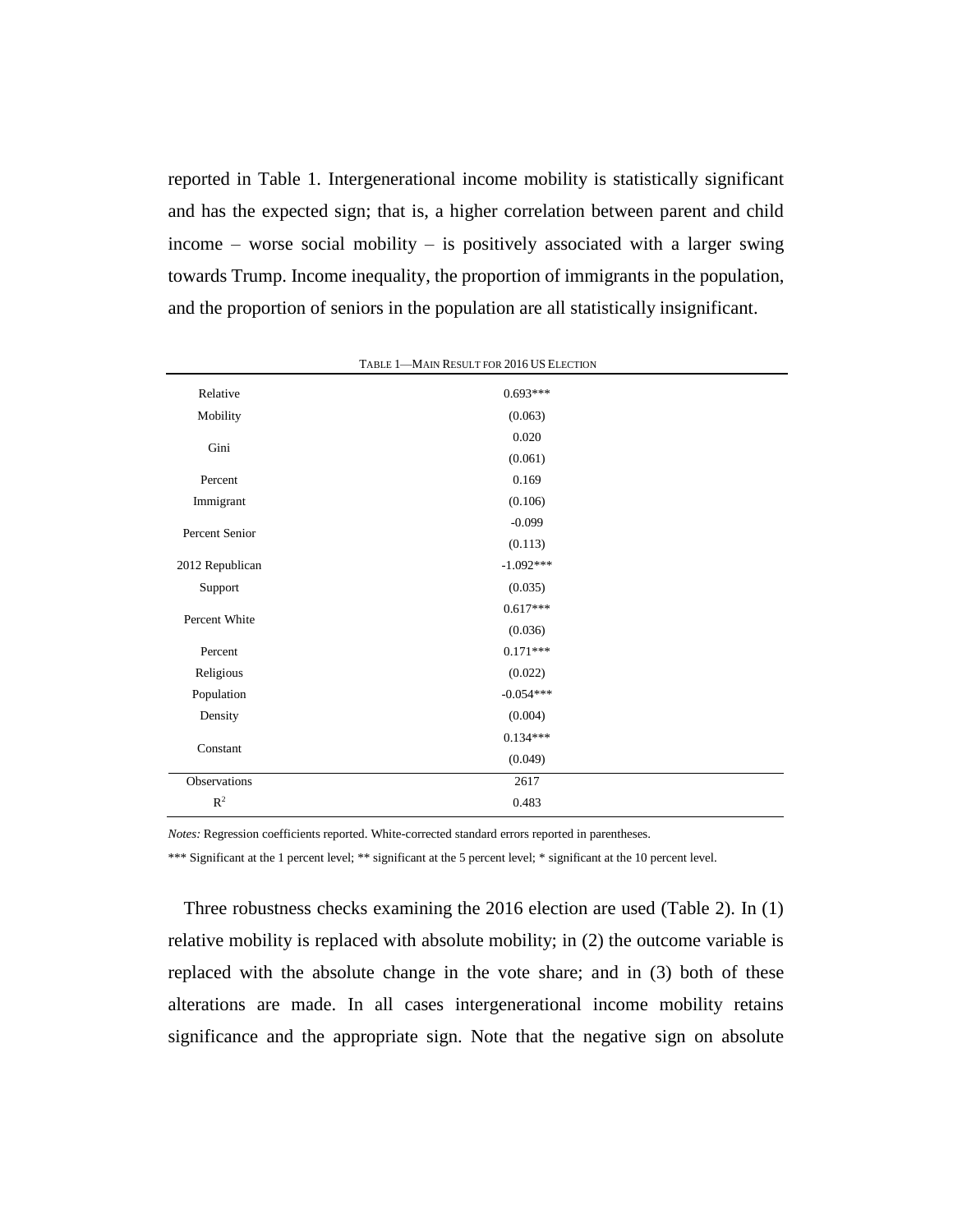mobility is expected because it measures the chance of upward mobility: a higher value means better social mobility, which we expect to be negatively associated with a swing towards Trump. While specification (2) has a marginally significant coefficient on income inequality and a significant coefficient on the proportion of immigrants, those results are not robust to alternative specifications.

|                 |                                  | RODOSTIVESS CHECKS FOR 2010 OS ELECTION |                            |
|-----------------|----------------------------------|-----------------------------------------|----------------------------|
|                 | (1)                              | (2)                                     | (3)                        |
|                 | <b>Outcome Variable: Percent</b> | Outcome Variable: Absolute              | Outcome Variable: Absolute |
|                 | Change                           | Change                                  | Change                     |
| Relative        |                                  | $0.397***$                              |                            |
| Mobility        |                                  | (0.036)                                 |                            |
| Absolute        | $-0.833***$                      |                                         | $-0.466***$                |
| Mobility        | (0.112)                          |                                         | (0.064)                    |
| Gini            | $-0.022$                         | $0.063*$                                | 0.040                      |
|                 | (0.065)                          | (0.033)                                 | (0.035)                    |
| Percent         | 0.016                            | $0.160***$                              | 0.067                      |
| Immigrant       | (0.111)                          | (0.058)                                 | (0.061)                    |
| Percent Senior  | $-0.120$                         | $-0.059$                                | $-0.071$                   |
|                 | (0.117)                          | (0.064)                                 | (0.067)                    |
| 2012 Republican | $-1.081***$                      | $-0.6083***$                            | $-0.601***$                |
| Support         | (0.036)                          | (0.018)                                 | (0.018)                    |
|                 | $0.617***$                       | $0.375***$                              | $0.373***$                 |
| Percent White   | (0.040)                          | (0.021)                                 | (0.023)                    |
| Percent         | $0.264***$                       | $0.092***$                              | $0.144***$                 |
| Religious       | (0.026)                          | (0.013)                                 | (0.016)                    |
| Population      | $-0.054***$                      | $-0.033***$                             | $-0.033***$                |
| Density         | (0.004)                          | (0.002)                                 | (0.002)                    |
|                 | $0.699***$                       | 0.025                                   | $0.344***$                 |
| Constant        | (0.066)                          | (0.027)                                 | (0.036)                    |
| Observations    | 2617                             | 2617                                    | 2617                       |
| $R^2$           | 0.468                            | 0.483                                   | 0.467                      |

TABLE 2—ROBUSTNESS CHECKS FOR 2016 US ELECTION

*Notes:* Regression coefficients reported. White-corrected standard errors reported in parentheses.

\*\*\* Significant at the 1 percent level; \*\* significant at the 5 percent level; \* significant at the 10 percent level.

In Table 3 results examining the 2012 election are reported, which run the same specifications as in Tables 1 and 2. A remarkably different pattern presents itself.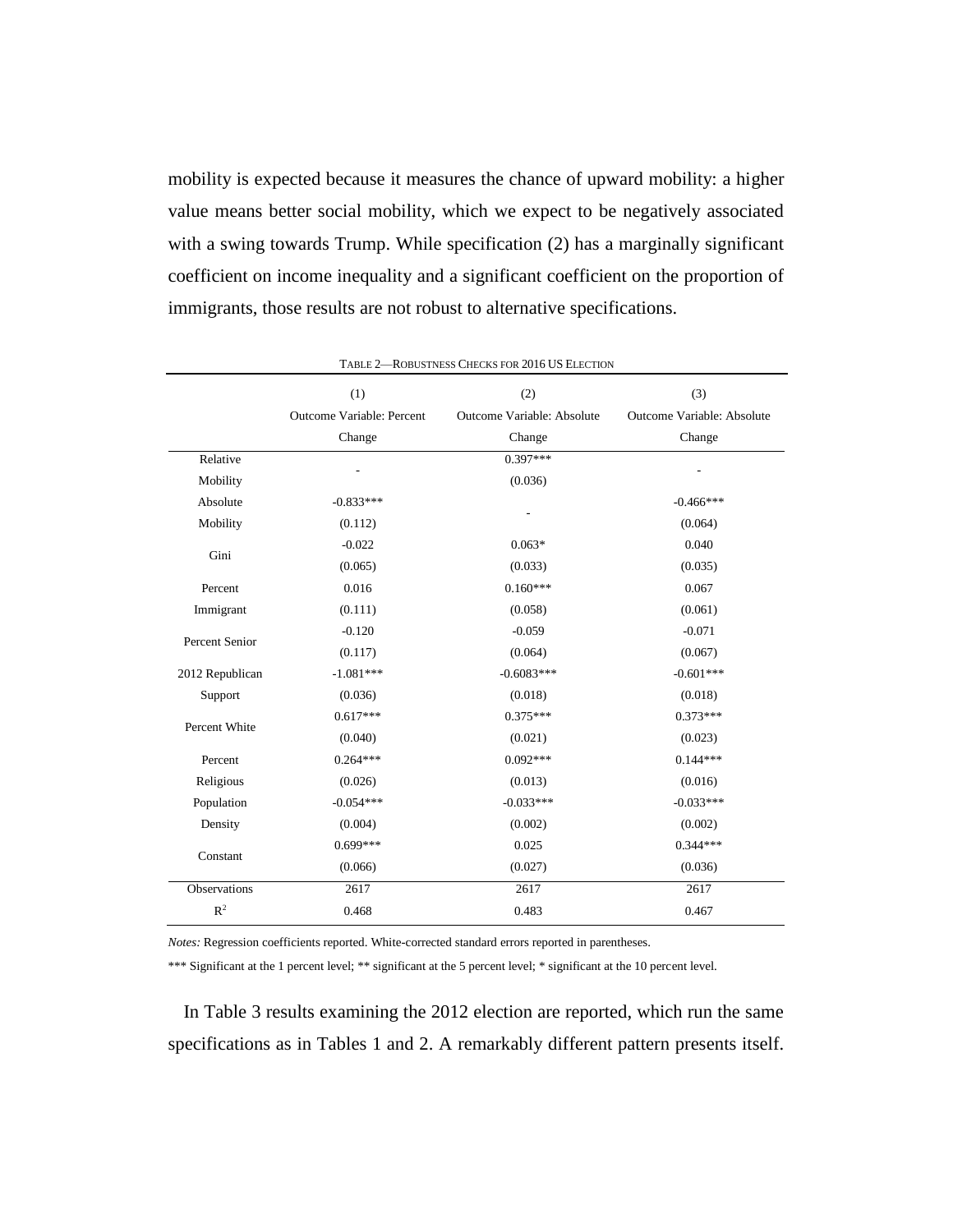The coefficient for social mobility is up to 50% smaller, and the alternative hypotheses become significant (notably not always with the expected sign). This is a different story than what transpired in the 2016 election: Trump as a candidate appears to have attracted votes from counties with low social mobility in a way that Romney did not.

|                 |                         | <b>I ABLE <math>3-2012</math> US ELECTION</b> |                   |                          |
|-----------------|-------------------------|-----------------------------------------------|-------------------|--------------------------|
|                 | (1)                     | (2)                                           | (3)               | (4)                      |
|                 | <b>Outcome: Percent</b> | <b>Outcome: Percent</b>                       | Outcome: Absolute | <b>Outcome: Absolute</b> |
|                 | Change                  | Change                                        | Change            | Change                   |
| Relative        | $0.375***$              |                                               | $0.197***$        |                          |
| Mobility        | (0.065)                 |                                               | (0.037)           |                          |
| Absolute        |                         | $-0.6923***$                                  |                   | $-0.383***$              |
| Mobility        |                         | (0.117)                                       |                   | (0.064)                  |
|                 | $0.288***$              | $0.229***$                                    | $0.175***$        | $0.142***$               |
| Gini            | (0.057)                 | (0.059)                                       | (0.032)           | (0.033)                  |
| Percent         | $0.491***$              | $0.524***$                                    | $0.305***$        | $0.332***$               |
| Immigrant       | (0.109)                 | (0.109)                                       | (0.060)           | (0.059)                  |
| Percent Senior  | $-0.669***$             | $-0.703***$                                   | $-0.393***$       | $-0.413***$              |
|                 | (0.112)                 | (0.113)                                       | (0.063)           | (0.063)                  |
| 2008 Republican | $-0.985***$             | $-0.983***$                                   | $-0.535***$       | $-0.534***$              |
| Support         | (0.035)                 | (0.026)                                       | (0.019)           | (0.019)                  |
| Percent White   | $0.599***$              | $0.634***$                                    | $0.323***$        | $0.359***$               |
|                 | (0.035)                 | (0.038)                                       | (0.020)           | (0.022)                  |
| Percent         | $0.196***$              | $0.274***$                                    | $0.105***$        | $0.148***$               |
| Religious       | (0.023)                 | (0.026)                                       | (0.013)           | (0.015)                  |
| Population      | $-0.049***$             | $-0.053***$                                   | $-0.029***$       | $-0.031***$              |
| Density         | (0.003)                 | (0.004)                                       | (0.002)           | (0.002)                  |
|                 | $0.095*$                | $0.494***$                                    | 0.046             | $0.263***$               |
| Constant        | (0.051)                 | (0.067)                                       | (0.029)           | (0.037)                  |
| Observations    | 2624                    | 2624                                          | 2624              | 2624                     |
| $\mathbb{R}^2$  | 0.374                   | 0.375                                         | 0.365             | 0.367                    |

TABLE 3—2012 US ELECTION

*Notes:* Regression coefficients reported. White-corrected standard errors reported in parentheses.

\*\*\* Significant at the 1 percent level; \*\* significant at the 5 percent level; \* significant at the 10 percent level.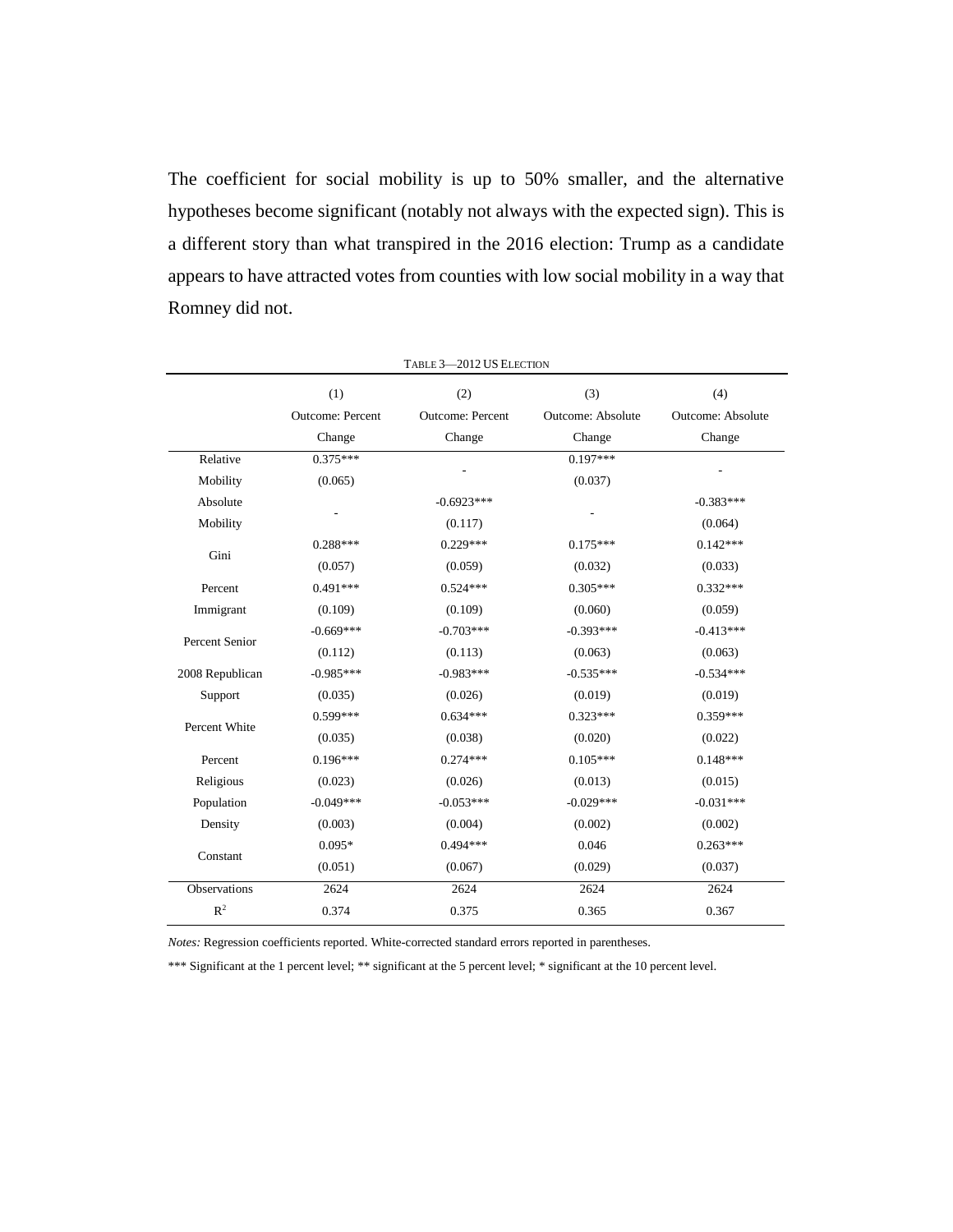#### *B. 2017 French Presidential Election*

The departments of Paris, Hauts-de-Seine, Seine-Saint-Denis, and Val-de-Marne are dropped as high-leverage outliers. Their exclusion, however, does not substantially alter results. The results for the main specification are presented in Table 4. Given the incomplete coverage of intergenerational mobility data for French departments this result must be interpreted with some caution. Nevertheless, we see the same pattern as in the US: there is a positive significant relationship between intergenerational income elasticity – that is, low social mobility – and the vote share for Le Pen, whereas inequality and immigration are insignificant.

|                | TABLE 4-MAIN RESULT FOR 2017 FRENCH ELECTION |  |
|----------------|----------------------------------------------|--|
| IGE            | $0.311**$<br>(0.122)                         |  |
| Gini           | 1.663<br>(1.037)                             |  |
| Immigrant      | $-0.060$                                     |  |
| <b>Births</b>  | (0.205)                                      |  |
| Population     | $-0.047$                                     |  |
| Density        | (0.029)                                      |  |
| Constant       | 0.055                                        |  |
|                | (0.288)                                      |  |
| Observations   | 35                                           |  |
| $\mathbb{R}^2$ | 0.319                                        |  |
|                |                                              |  |

*Notes:* Regression coefficients reported. White-corrected standard errors reported in parentheses.

\*\*\* Significant at the 1 percent level; \*\* significant at the 5 percent level; \* significant at the 10 percent level.

#### *C. 2019 European Parliament Elections*

Latvia is dropped as a high-leverage outlier for these regressions. The main analysis thus considers 20 out of 28 European Union countries for which data is available: Austria, Belgium, Croatia, the Czech Republic, Denmark, Finland,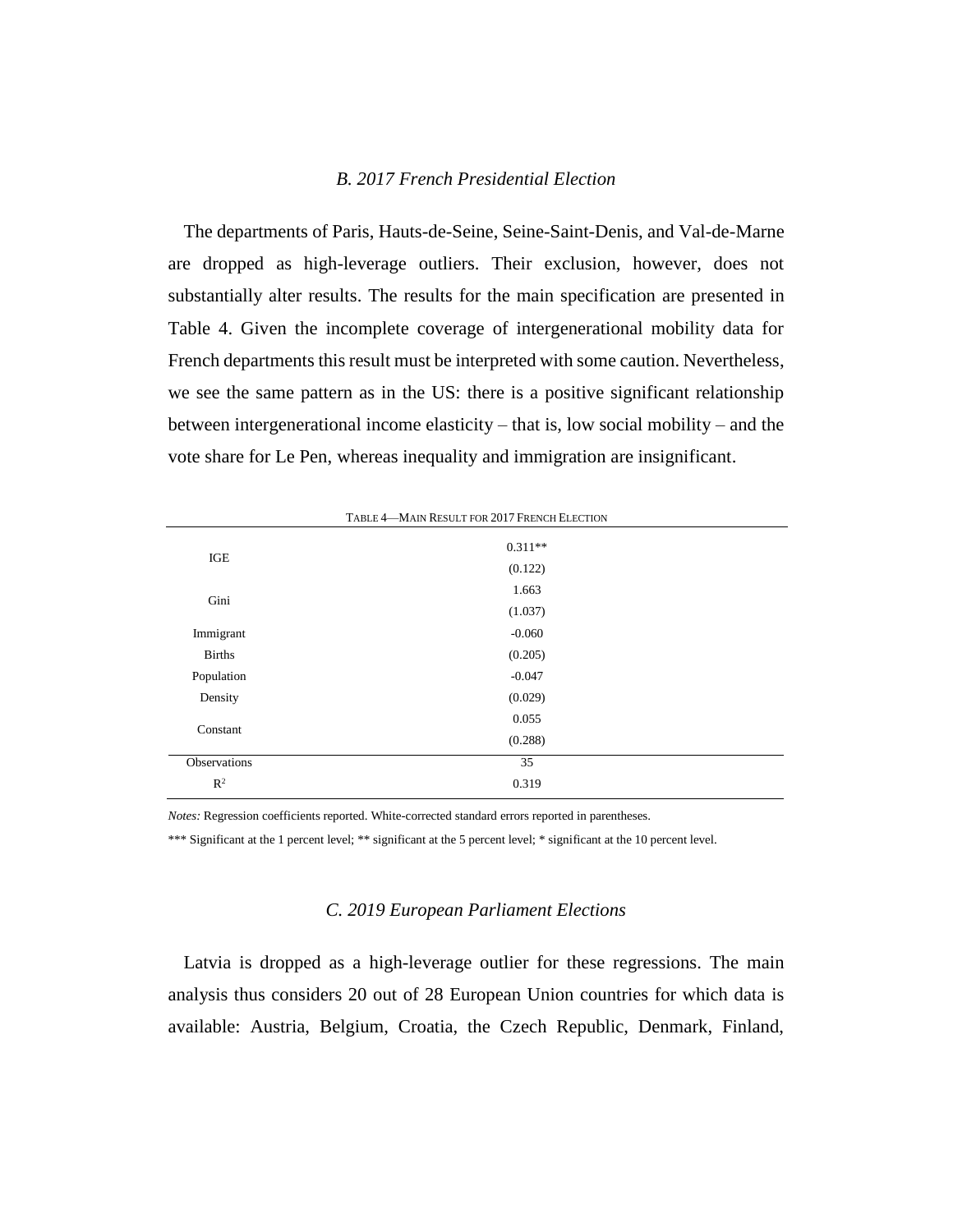France, Germany, Greece, Ireland, Italy, Luxembourg, Netherlands, Portugal, Slovakia, Slovenia, Spain, Sweden, and the United Kingdom. The main result is shown below in Table 5. Worse intergenerational mobility is statistically significantly associated with a higher vote share for populists and the far right. Income inequality is not statistically significant, and while social media penetration and immigration are significant their signs are negative.

| TABLE 5-MAIN EU RESULT |             |  |  |  |
|------------------------|-------------|--|--|--|
|                        | $0.798***$  |  |  |  |
| $_{\rm IGE}$           | (0.301)     |  |  |  |
| Gini                   | 0.263       |  |  |  |
|                        | (1.162)     |  |  |  |
| Social Media           | $-0.554*$   |  |  |  |
|                        | (0.283)     |  |  |  |
| Immigrants             | $-1.355***$ |  |  |  |
|                        | (0.506)     |  |  |  |
| Age                    | 1.145       |  |  |  |
|                        | (2.105)     |  |  |  |
| Log Population         | $-0.023$    |  |  |  |
|                        | (0.032)     |  |  |  |
| Log GDP per            | 0.235       |  |  |  |
| Capita                 | (0.162)     |  |  |  |
| GDP per Capita         | $-0.037*$   |  |  |  |
| Growth                 | (0.022)     |  |  |  |
| Constant               | $-1.912$    |  |  |  |
|                        | (2.024)     |  |  |  |
| Observations           | $20\,$      |  |  |  |
| $\mathbb{R}^2$         | 0.728       |  |  |  |

*Notes:* Regression coefficients reported. White-corrected standard errors reported in parentheses.

\*\*\* Significant at the 1 percent level; \*\* significant at the 5 percent level; \* significant at the 10 percent level.

Robustness checks are presented in Table 6, where (1) only considers countries with GDP per capita levels of at least \$30,000 and (2) through (5) use alternative data sources and definitions. In all cases social mobility retains its sign and significance. Inequality, age, and social media are never significant and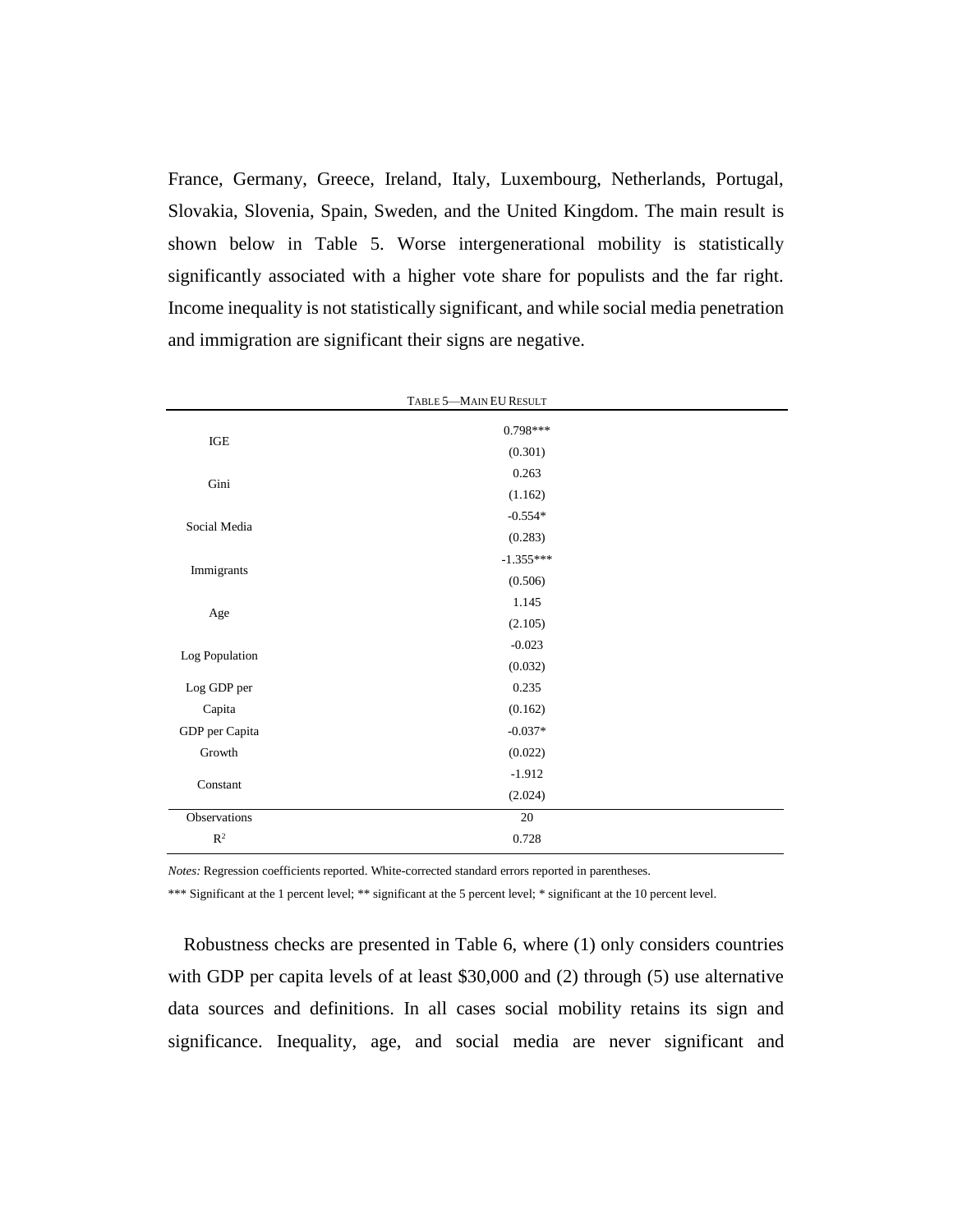immigration levels are significant but not in the expected direction. Social mobility thus remains by far the best explanation of populism.

| TABLE 6-ROBUSTNESS CHECKS FOR EU RESULTS |                       |                 |             |                       |               |
|------------------------------------------|-----------------------|-----------------|-------------|-----------------------|---------------|
|                                          | (1)                   | (2)             | (3)         | (4)                   | (5)           |
|                                          | Wealthy               | Populists Only, | Wealth      | <b>Corak Mobility</b> | LIS Gini Data |
|                                          | <b>Countries Only</b> | No Far Right    | Inequality  | Data                  |               |
| ${IGE}$                                  | $0.879***$            | $0.763***$      | $0.866***$  | $0.806**$             | $0.806***$    |
|                                          | (0.323)               | (0.289)         | (0.290)     | (0.348)               | (0.278)       |
| Gini                                     | 0.415                 | 0.240           | 0.213       | 0.291                 | 0.633         |
|                                          | (1.417)               | (1.166)         | (0.514)     | (1.199)               | (1.158)       |
| Social Media                             | $-0.285$              | $-0.456$        | $-0.575$    | $-0.435$              | $-0.540$      |
|                                          | (0.294)               | (0.305)         | (0.365)     | (0.333)               | (0.264)       |
| Immigrants                               | $-1.097**$            | $-1.144**$      | $-1.238***$ | $-1.246**$            | $-1.487***$   |
|                                          | (0.495)               | (0.557)         | (0.350)     | (0.589)               | (0.454)       |
|                                          | 2.272                 | 2.164           | 0.901       | 0.854                 | 1.147         |
| Age                                      | (1.939)               | (2.054)         | (2.648)     | (2.273)               | (2.006)       |
| Log Population                           | $-0.027$              | $-0.016$        | $-0.023$    | $-0.025$              | $-0.028$      |
|                                          | (0.032)               | (0.033)         | (0.022)     | (0.035)               | (0.030)       |
| Log GDP per                              | 0.200                 | $0.283*$        | 0.179       | 0.192                 | 0.260         |
| Capita                                   | (0.242)               | (0.150)         | (0.241)     | (0.170)               | (0.160)       |
| GDP per Capita                           | $-0.013$              | $-0.026$        | $-0.037*$   | $-0.036$              | $-0.038**$    |
| Growth                                   | (.0.016)              | (0.021)         | (0.021)     | (0.023)               | (0.017)       |
|                                          | $-1.999$              | $-2.834$        | $-1.370$    | $-1.487$              | $-2.196$      |
| Constant                                 | (2.799)               | (1.875)         | (2.880)     | (2.107)               | (1.958)       |
| Observations                             | 16                    | 20              | 19          | 20                    | 20            |
| $R^2$                                    | 0.833                 | 0.683           | 0.731       | 0.707                 | 0.738         |

*Notes:* Regression coefficients reported. White-corrected standard errors reported in parentheses.

\*\*\* Significant at the 1 percent level; \*\* significant at the 5 percent level; \* significant at the 10 percent level.

#### *D. International Political Stability*

This international analysis covers Australia, Austria, Belgium, Canada, Cyprus, the Czech Republic, Denmark, Finland, France, Germany, Ireland, Italy, Japan, South Korea, Latvia, Luxembourg, Malaysia, the Netherlands, New Zealand, Portugal, Singapore, Slovakia, Slovenia, Spain, Sweden, the United Kingdom, and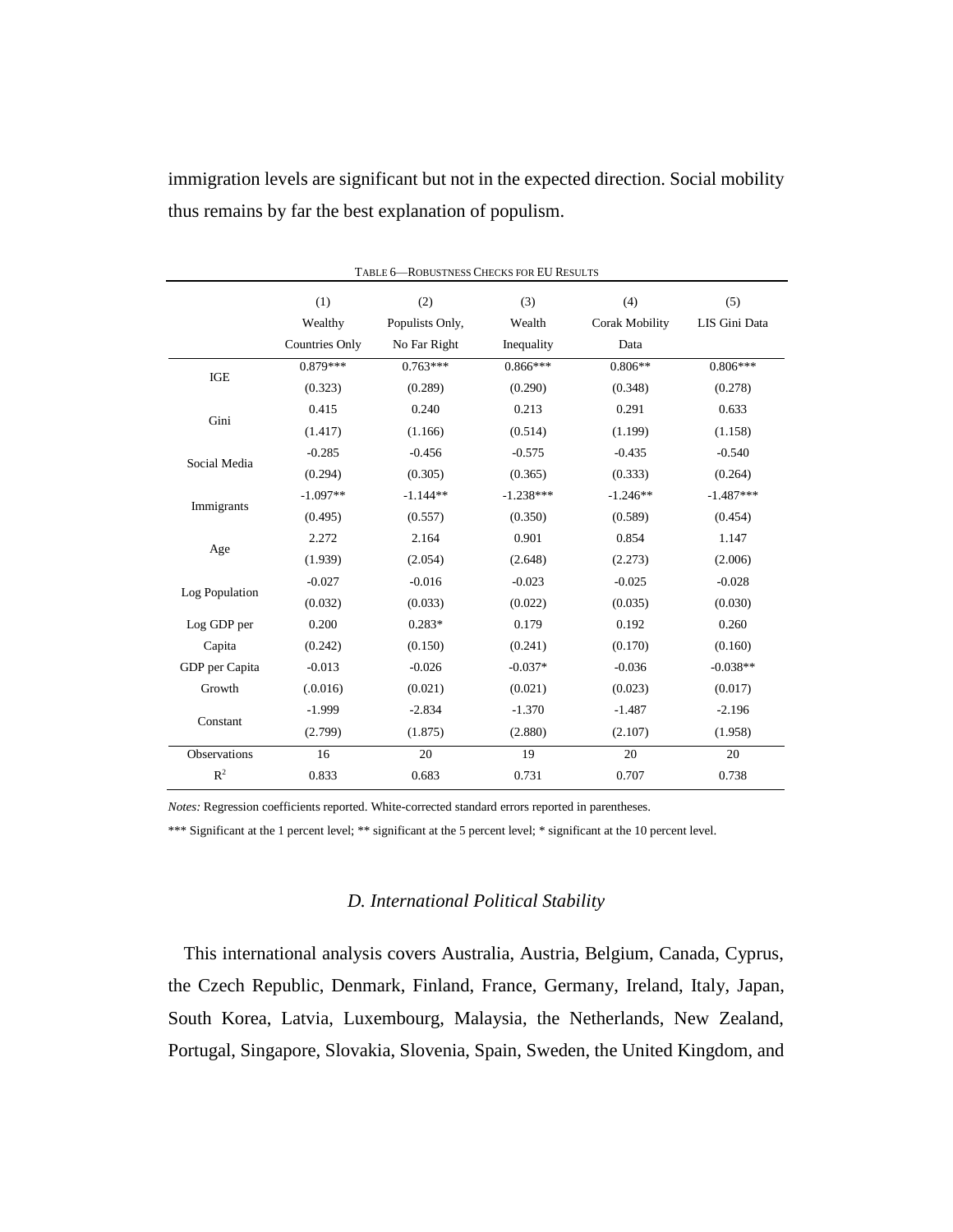the United States. The main result, where the outcome variable is the World Bank's political stability index, is shown in Table 7. Social mobility is highly significant and has the expected sign; lower mobility is associated with worse political stability. Alternative explanations are not significant.

| TABLE 7-MAIN INTERNATIONAL RESULT |            |  |  |  |
|-----------------------------------|------------|--|--|--|
| $_{\rm IGE}$                      | $-1.034**$ |  |  |  |
|                                   | (0.456)    |  |  |  |
| Gini                              | 1.744      |  |  |  |
|                                   | (2.940)    |  |  |  |
| Percent                           | 0.681      |  |  |  |
| Immigrant                         | (1.360)    |  |  |  |
| Percent Senior                    | 2.167      |  |  |  |
|                                   | (2.409)    |  |  |  |
| Social Media                      | 0.015      |  |  |  |
| Penetration                       | (0.668)    |  |  |  |
| Log GDP per                       | 0.127      |  |  |  |
| Capita                            | (0.329)    |  |  |  |
| GDP per Capita                    | 0.005      |  |  |  |
| Growth                            | (0.042)    |  |  |  |
|                                   | $-0.169**$ |  |  |  |
| Log Population                    | (0.067)    |  |  |  |
| Constant                          | 1.558      |  |  |  |
|                                   | (3.567)    |  |  |  |
| Observations                      | $28\,$     |  |  |  |
| $\mathbb{R}^2$                    | $0.606\,$  |  |  |  |

*Notes:* Regression coefficients reported. White-corrected standard errors reported in parentheses.

\*\*\* Significant at the 1 percent level; \*\* significant at the 5 percent level; \* significant at the 10 percent level.

Robustness checks are reported in Table 8. In (1) Intergenerational Income Elasticity data is replaced with that of Corak (2016) where possible, and in (2) the Gini coefficient data is replaced with that from the Luxembourg Income Study. In both cases mobility is significant with the expected sign, while competing explanations are not significant. (3) uses wealth inequality instead of income inequality, and displays the same pattern. In specification (4) the alternative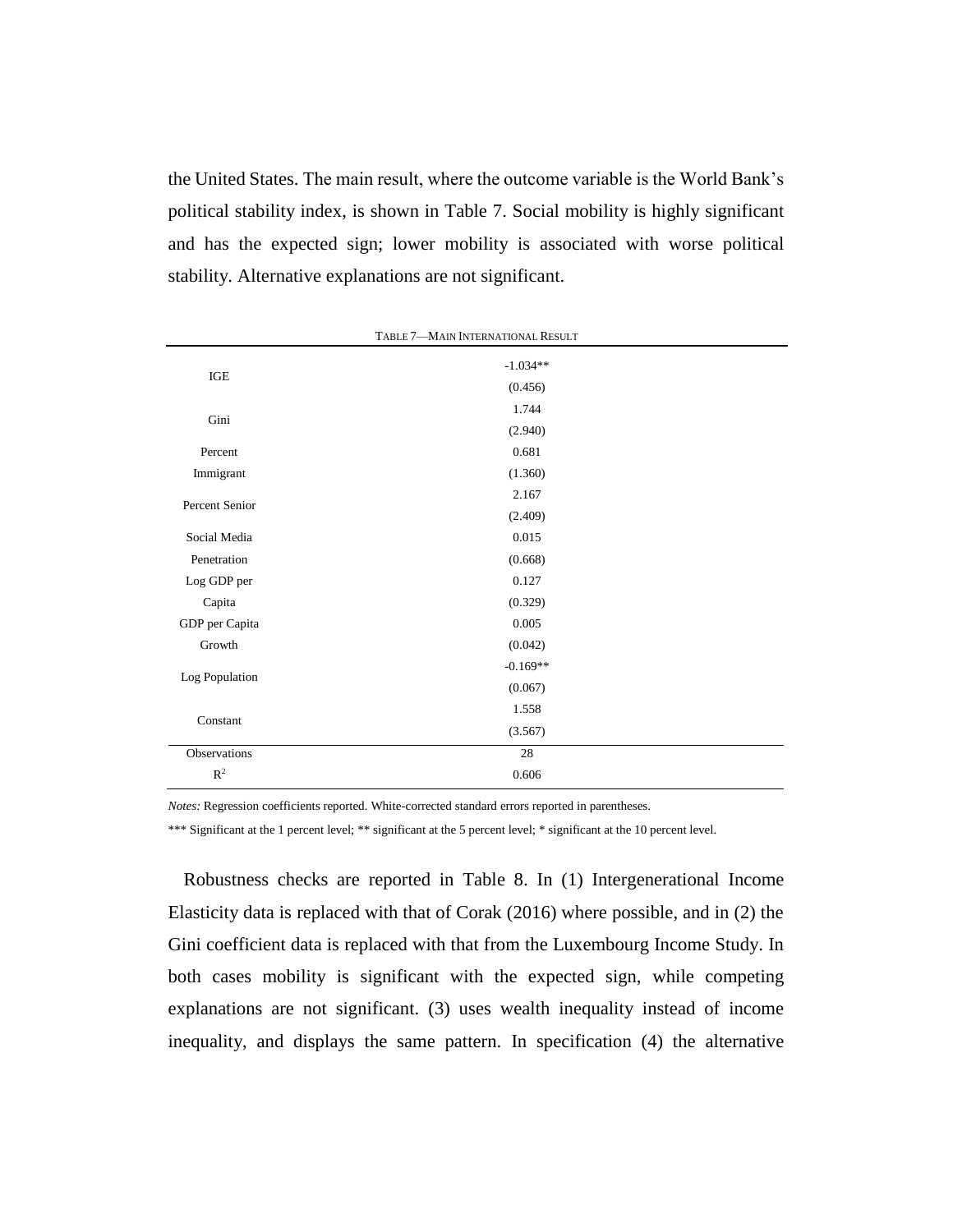outcome variable of protests per 100,00 people is used. Low social mobility is significantly related to protests, while there is no relationship with alternative explanations. Finally, (4) only examines countries with GDP per capita levels of at least \$35,000. Low social mobility is significantly related to worse stability, while other explanations are insignificant.

| TABLE 8-ROBUSTNESS CHECKS FOR INTERNATIONAL RESULTS |                |               |            |                |                |
|-----------------------------------------------------|----------------|---------------|------------|----------------|----------------|
|                                                     | (1)            | (2)           | (3)        | (4)            | (5)            |
|                                                     | Corak IGE Data | LIS Gini Data | Wealth     | Outcome:       | No Countries   |
|                                                     |                |               | Inequality | Protests per   | Below \$35,000 |
|                                                     |                |               |            | 100,000 People | per Capita     |
|                                                     | $-1.001*$      | $-0.922**$    | $-0.956**$ | $0.431*$       | $-2.376***$    |
| $\rm IGE$                                           | (0.514)        | (0.317)       | (0.441)    | (0.258)        | (0.765)        |
|                                                     | 1.666          | 0.886         | $-0.532$   | 0.696          | 8.090          |
| Gini                                                | (2.864)        | (2.986)       | (1.081)    | (1.179)        | (3.509)        |
| Percent                                             | 0.951          | 0.955         | 1.303      | $-1.375$       | 0.020          |
| Immigrant                                           | (1.315)        | (1.415)       | (1.009)    | (1.095)        | (1.524)        |
|                                                     | 2.380          | 2.276         | 1.926      | $-0.534$       | 3.422          |
| Percent Senior                                      | (2.397)        | (2.717)       | (1.975)    | (0.891)        | (3.067)        |
| Social Media                                        | $-0.082$       | 0.180         | 0.435      | $-0.591$       | 0.242          |
| Penetration                                         | (0.659)        | (0.613)       | (0.663)    | (0.520)        | (0.810)        |
| Log GDP per                                         | 0.146          | 0.120         | 0.108      | $0.857**$      | 0.209          |
| Capita                                              | (0.327)        | (0.373)       | (0.375)    | (0.374)        | (0.361)        |
| GDP per                                             | 0.008          | 0.012         | 0.025      | 0.067          | $-0.027$       |
| Capita Growth                                       | (0.048)        | (0.045)       | (0.033)    | (0.056)        | (0.050)        |
|                                                     | $-0.168***$    | $-0.150**$    | $-0.115**$ | $-0.054$       | $-0.186**$     |
| Log Population                                      | (0.065)        | (0.068)       | (0.052)    | (0.048)        | (0.084)        |
|                                                     | 1.340          | 1.388         | 1.434      | $-8.002**$     | $-0.792$       |
| Constant                                            | (3.564)        | (4.238)       | (3.954)    | (4.013)        | (4.610)        |
| Observations                                        | 28             | 28            | 27         | 24             | 21             |
| $R^2$                                               | 0.597          | 0.597         | 0.597      | 0.637          | 0.773          |

*Notes:* Regression coefficients reported. White-corrected standard errors reported in parentheses.

\*\*\* Significant at the 1 percent level; \*\* significant at the 5 percent level; \* significant at the 10 percent level.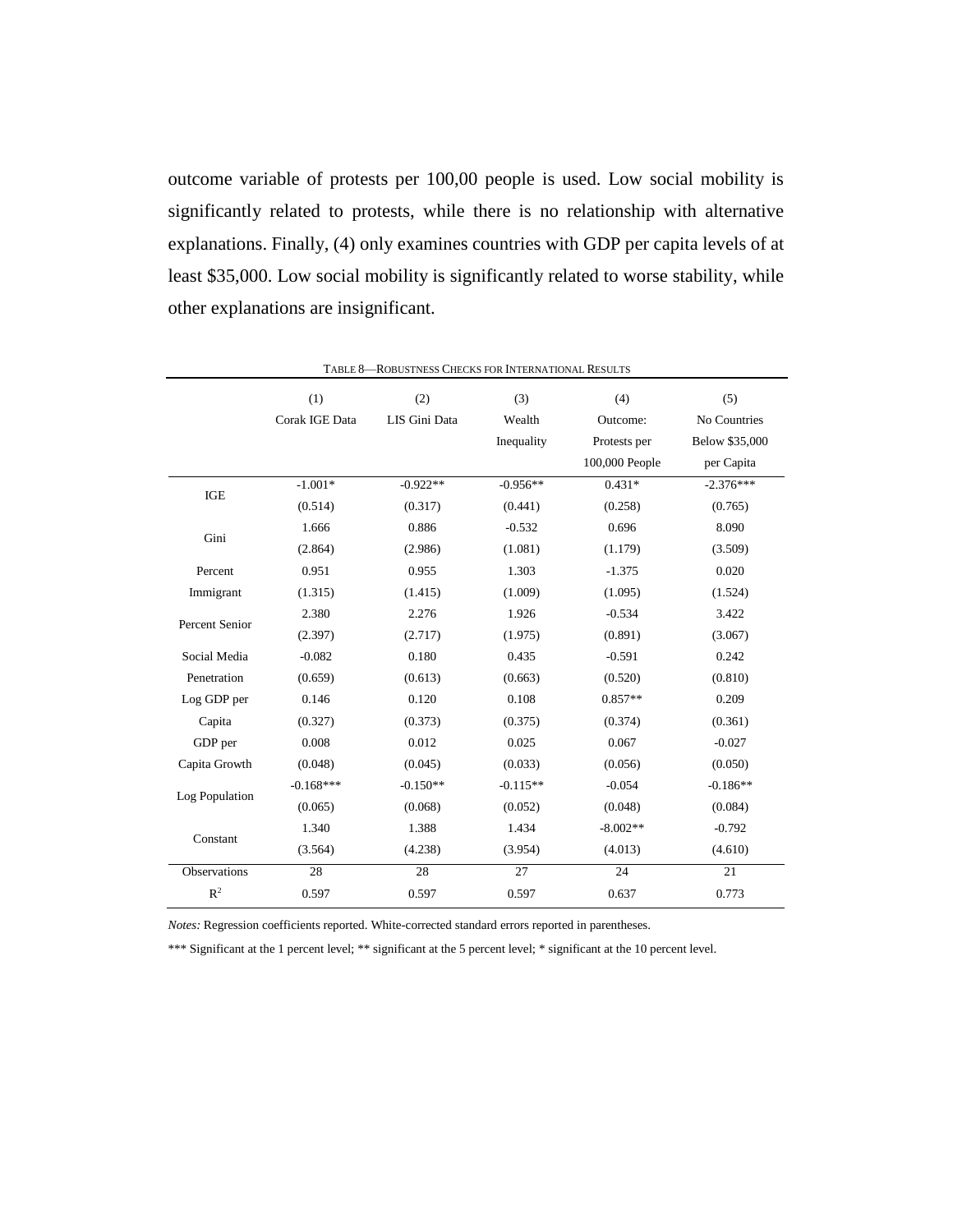#### **V. Discussion**

The above results show a consistent narrative of populism taking root in places with low social mobility. In each case social mobility is a significant and consistent predictor of populism but the alternative hypotheses are not. Collectively, this strongly suggests that low social mobility is a critical factor behind contemporary developed-world populism.

The results for the American elections demonstrate that vote swings towards Trump in 2016 were strongly related to social mobility and unrelated to alternative factors. The fact that this was not the case for Romney –the "Massachusetts moderate" – just four years earlier reinforces the contention that this was because Trump ran as a populist and not because he ran as a Republican. The same underlying problems may have been there in 2012, but it took Trump's antiestablishment politics to convert them to electoral success.

While the analysis concerning France must be interpreted with caution given the limited availability of data, the consistency of its findings with those in the American context are encouraging. The regressions for the European Union likewise demonstrate the primacy of social mobility. Interestingly, they additionally suggest that societies with high levels of immigration may be less susceptible to populism.

The international analysis again reinforces the importance of social mobility as an explanation for contemporary political turmoil in developed countries. While it may be technically feasible to extend this analysis by examining the vote share received by populist parties in different countries and different elections, as done by Pastor and Veronesi (2018), that approach is problematic because the outcome variable does not always properly correspond to true populist sentiment. Many people voted for Trump because he was a Republican, for instance, and hence in the US it is most appropriate to examine the change in the Republican vote share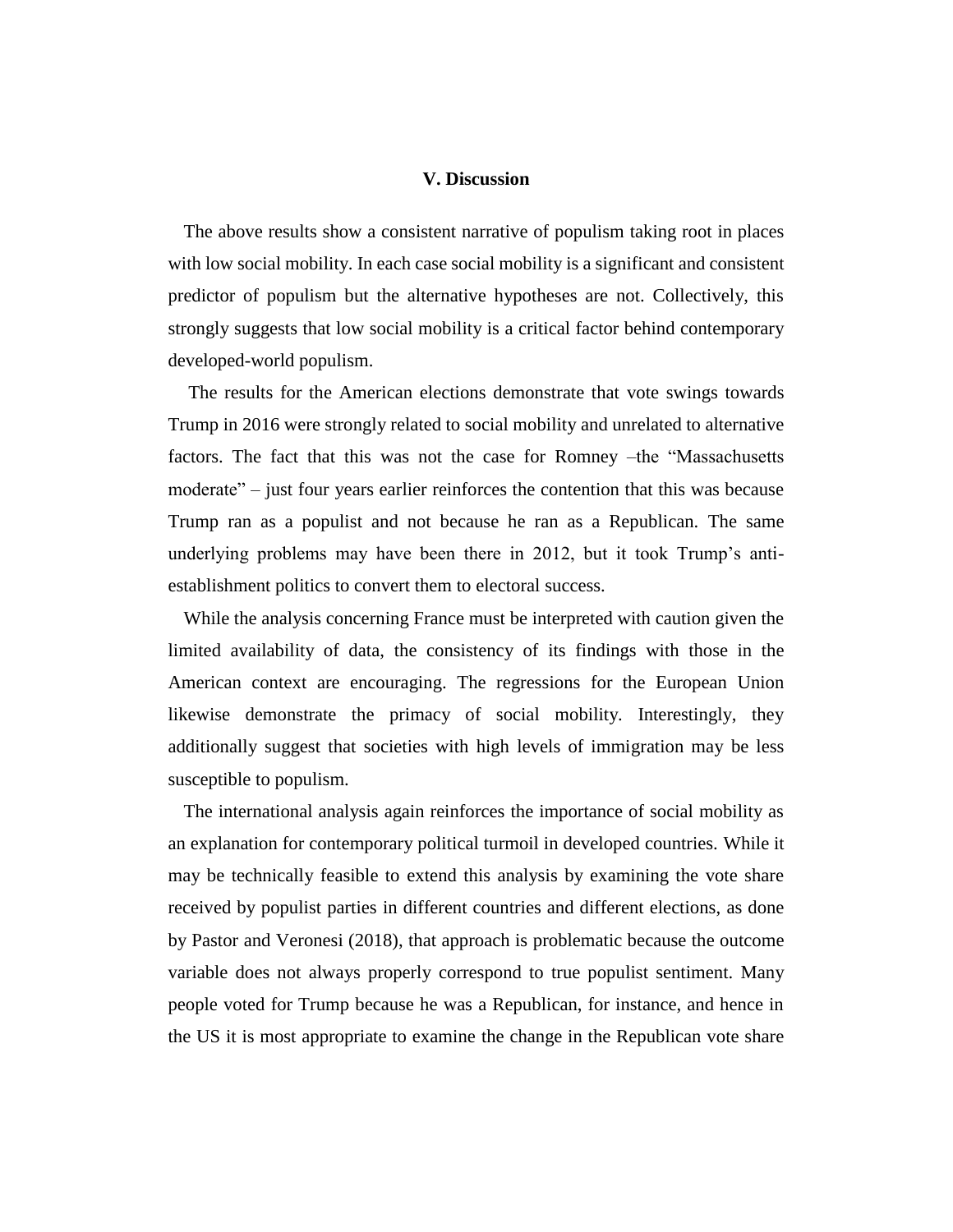from 2012 to 2016. Yet in the case of Le Pen the same transformation is not appropriate. Even if one could use the same transformation in both cases, the vagaries of French versus American politics mean that the same vote share may not be meaningfully comparable across the two countries. Unless looking at election events in the same settings with the same rules, more general indicators of political instability, such as those used in this paper, are arguably likelier to paint an accurate picture.

Of course, this analysis consists of multiple regression and not causal inference. It can only demonstrate a persistent correlation between social mobility and populism, and a good instrumental variable for social mobility seems unlikely to be found. But the robustness of the pattern these regressions display to wildly different contexts, data sources, and definitions is not insubstantial. In principle a correlation can fail to imply causation because there is reverse or bidirectional causality, there is measurement error in the data, the relationship is a spurious coincidence, or there is omitted variable bias. It is implausible that recent electoral results could have caused long-standing differences on social mobility, and the consistency of the results suggest that measurement error and coincidence were not at play. The concern of omitted variable bias cannot ever be fully addressed with regression alone, but social mobility outperforms the prominent alternative hypotheses; and its robustness across contexts suggests that if there is a substantial omitted variable, it is probably one that also applies internationally. To be sure this analysis shows a correlation, but it is arguably a correlation that is robust and compelling.

The most plausible explanation for the connection between social mobility and populism is fairness. Starmans, Sheskin and Bloom (2017) not only demonstrate that people are not averse to inequality at the micro level, but that they are "bothered by something that is often confounded with inequality: economic unfairness." By "economic unfairness" they mean that humanity shares a profound, universal belief that economic outcomes should be determined by talent and effort. Social mobility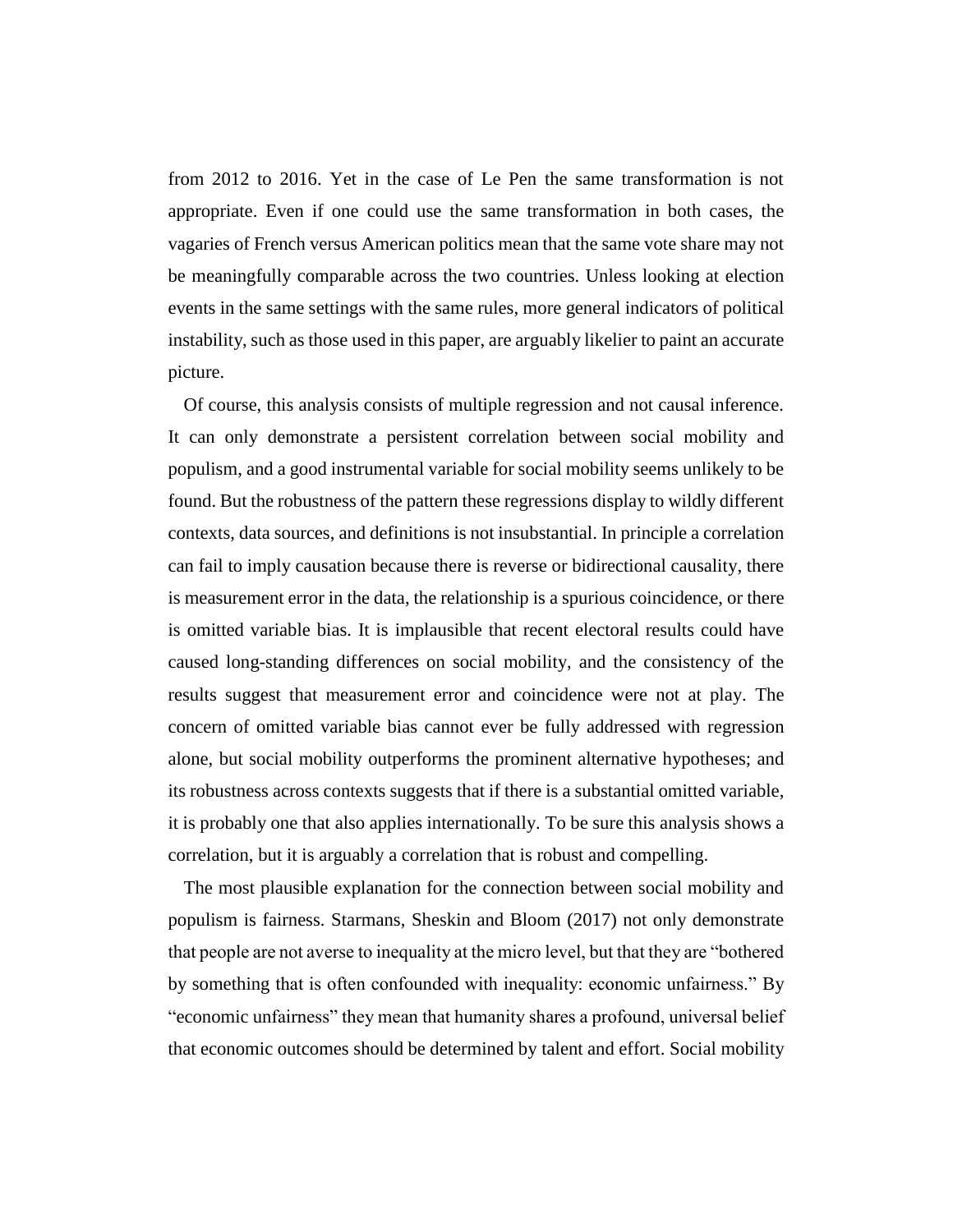is one measure of the degree to which this holds true in a particular society. Rawls captures this sense of fairness in *A Theory of Justice* when he proposes that "those who are at the same level of talent and ability, and have the same willingness to use them, should have the same prospects of success regardless of their initial place in the social system."

Humanity has been deeply concerned with fairness in the economy for eons. Aristotle stakes out a similar claim to Rawls more than two millennia earlier in *Nicomachean Ethics* when he writes that "awards should be according to merit; for all men agree that what is just in distribution must be according to merit in some sense." There are good reasons to believe that this conception of fairness is so universal that it has been with us from far earlier times – since before we were even human. Brosnan and De Waal (2003) famously demonstrate that capuchin monkeys, a relative we diverged from millions of years ago, become furious when relative rewards do not correspond to relative effort. It is unsurprising that violating a value as essential to the human condition as fairness would produce populist political upheaval.

It is interesting to consider these results in light of the broader literature on contemporary developed-world economic displacement. Autor, Dorn and Hanson (2016) for instance highlight how trade with China has resulted in worse employment outcomes for areas of the US exposed to import competition. Acemoglu and Restrepo (2017) show that areas of the US with higher exposure to the use of industrial robots have similarly suffered worse employment outcomes. These issues seem consistent with a narrative of unfairness, where workers suffer job losses to countries with looser labor laws or to new technologies and society doesn't give them the tools to re-enter the workforce. As highlighted in the literature review, it is critical to recognize that these economic losses do not create populism due to their magnitudes or distributions alone. The "perceived unfairness"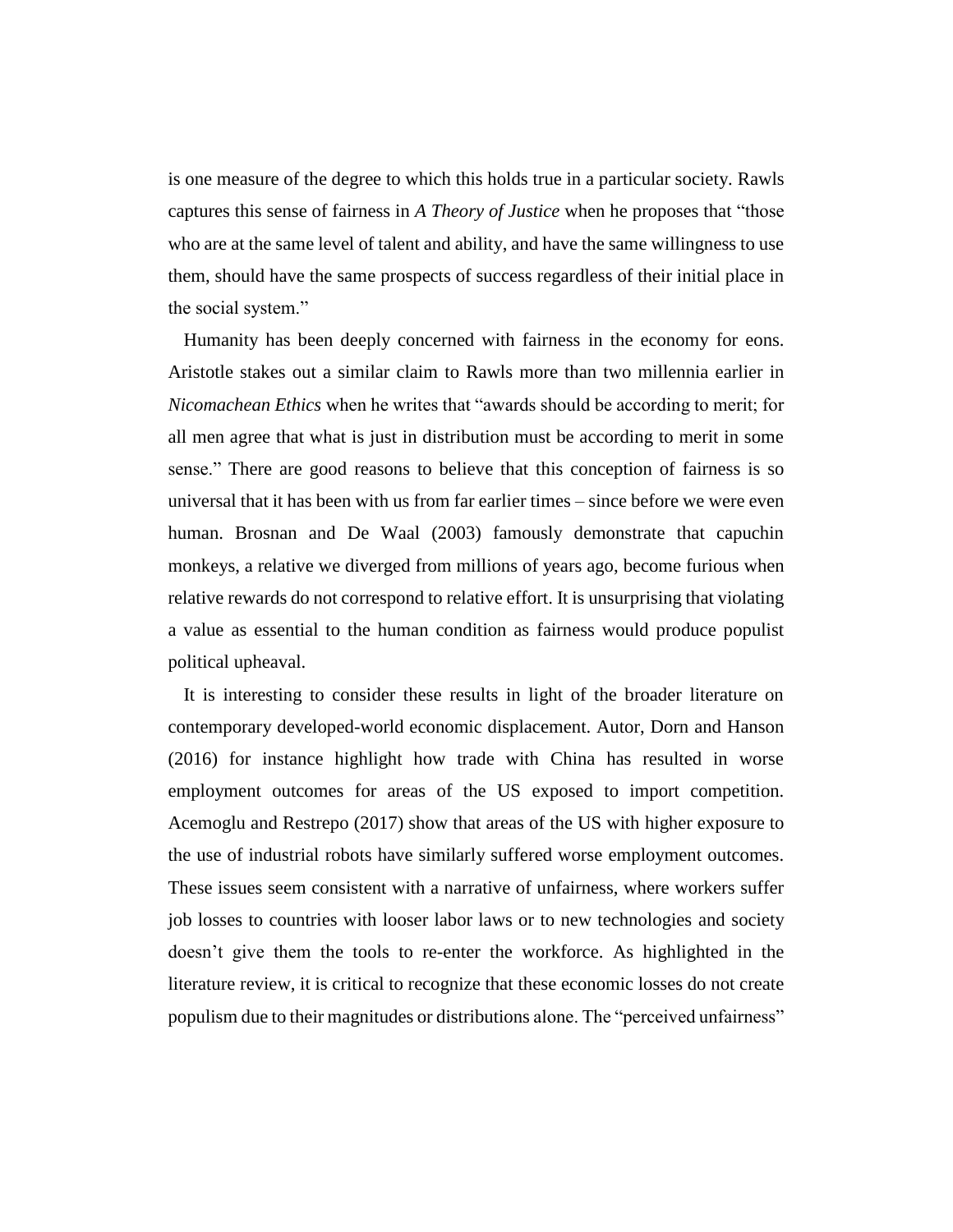of the way one loses a job and the way its aftermath unfolds is crucial (Rodrik 2018).

These findings have profound implications for policy and the field of economics as a whole. In the former domain they suggest that aggressive redistribution, social media regulation, and immigration controls are unlikely to defuse populism, and in fact may make it worse. Far more attention to the foundations of fairness and their impact on social mobility is warranted. Depending on the country this may plausibly necessitate greater investment in public goods like education and health, or labor market reforms to ensure ample access to well-paying jobs. Pioneering work like Chetty and Hendren (2016), which investigates the determinants of social mobility across different US geographies, provides some guidance and lays the ground for future research.

These results suggest that Milton Friedman's (1953) exhortation for economists to eschew normative issues is ultimately wrong-headed. The way the field of economics has focused on explaining the magnitudes and distributions of gains and losses is an incomplete picture of economic life, and arguably is helping to create the conditions for populism in the advanced democracies. By divorcing the study of economics from normative concerns it has missed the fact that people don't simply care about economic outcomes; they care mostly about the fairness of how outcomes are achieved. The early students of economics – more rightly thought of as political economists, such as Adam Smith in his *A Theory of Moral Sentiments* – put normative questions at the center of their thinking. If the state of liberal democracy critically depends on the fairness of the society that hosts the economy, perhaps modern economists should return to their roots. That is, economics ought to have a moral purpose.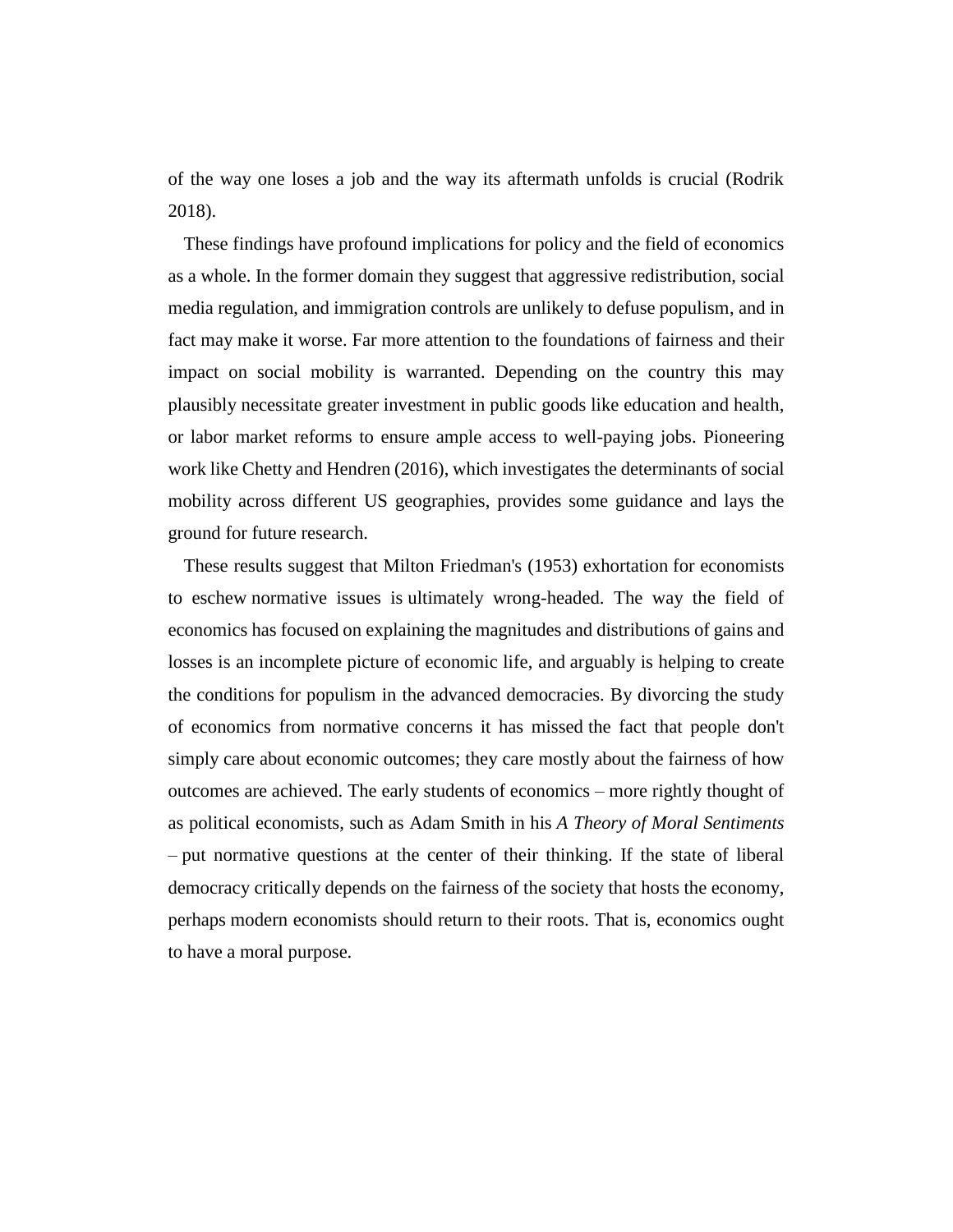#### **VI. Conclusion**

This paper has investigated several competing hypotheses that aim to explain contemporary developed-world populism. The conventional explanations of income inequality, generational cultural backlash, social media, and immigration were not found to convincingly explain geographic variation in support for populism. In contrast, low social mobility – a situation where a person's income strongly depends on that of their parents – was found to be a powerful explanation for populism across four different contexts.

First, it was shown that swings in support towards Trump in the 2016 US Presidential election among US counties were significantly related to low social mobility, but not to inequality, the presence of immigrants, or the presence of older generations. The same analysis was repeated for Romney in the 2012 US Presidential election; effect sizes on social mobility were up to 50% smaller and alternative explanations became significant, indicating that Trump in particular – not just the Republican Party – engendered particular support from populations that suffer from low social mobility.

Second, it was shown that vote shares for Marine Le Pen in the second round of the 2017 French Presidential election among the 41 largest departments were significantly related to poor social mobility, but not income inequality or the presence of immigrants. The data restrictions in the French context mean that this result must be interpreted with caution, but it is nevertheless notable that it displays the same pattern as in the US.

Third, it was shown that vote shares for populist and far-right parties in the 2019 European Parliament elections were significantly related to social mobility but not the alternative hypotheses. This setting is especially advantageous as it yields one of the few instances of vote shares that are convincingly comparable on an international level.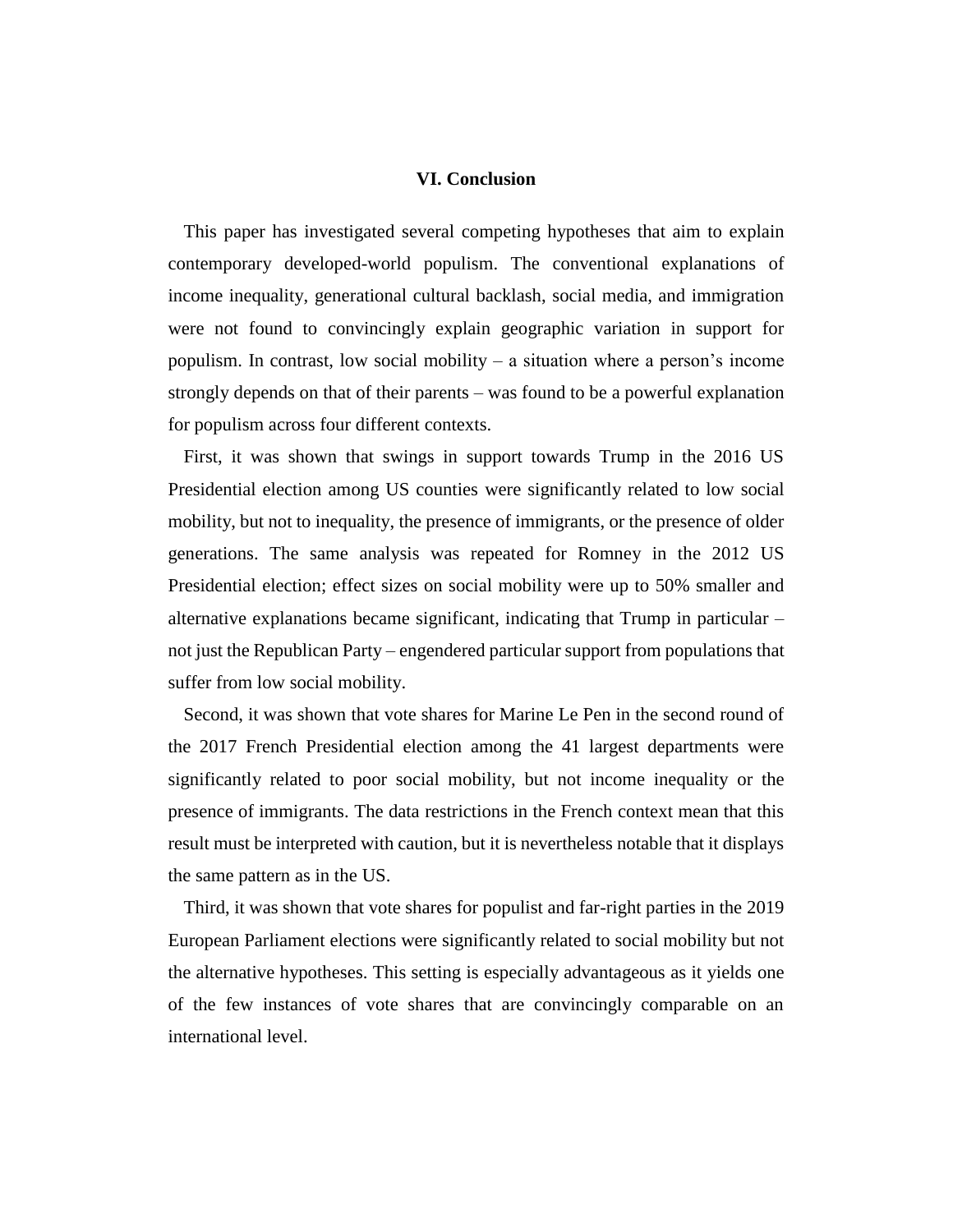Fourth, it was shown that an index of political stability and protests per 100,000 people among developed countries in recent years were significantly related to poor social mobility, but not alternative explanations. Where possible, alternative definitions and data sources showed that the above findings are robust.

The connection between social mobility and populism can be viewed through the lens of fairness. There is a wealth of micro-level behavioral evidence showing that human adults, infants, and even monkeys favor an economic system where rewards are decided by talent and effort. Philosophers from Aristotle to Rawls have offered similar arguments, and social mobility is one measure of the degree to which this holds true in a particular society. It is not hard to imagine how long-standing unfairness in the economy could explain the way populism has built up over several decades in the advanced democracies. Normative concerns have had a long history in economics from the writings of Adam Smith to modern authors like Amartya Sen, and this article highlights their importance in the field.

These results suggest that aggressive redistribution, social media regulation, and immigration crackdowns will not halt populism because the descriptions behind these prescriptions do not have real explanatory power. Instead, policymakers ought to focus on the foundations of fairness and social mobility.

#### References

Acemoglu, Daron, and Pascual Restrepo. "Robots and jobs: Evidence from US labor markets." *NBER working paper* w23285 (2017).

Autor, David H., David Dorn, and Gordon H. Hanson. "The china shock: Learning from labor-market adjustment to large changes in trade." *Annual Review of Economics* 8 (2016): 205-240.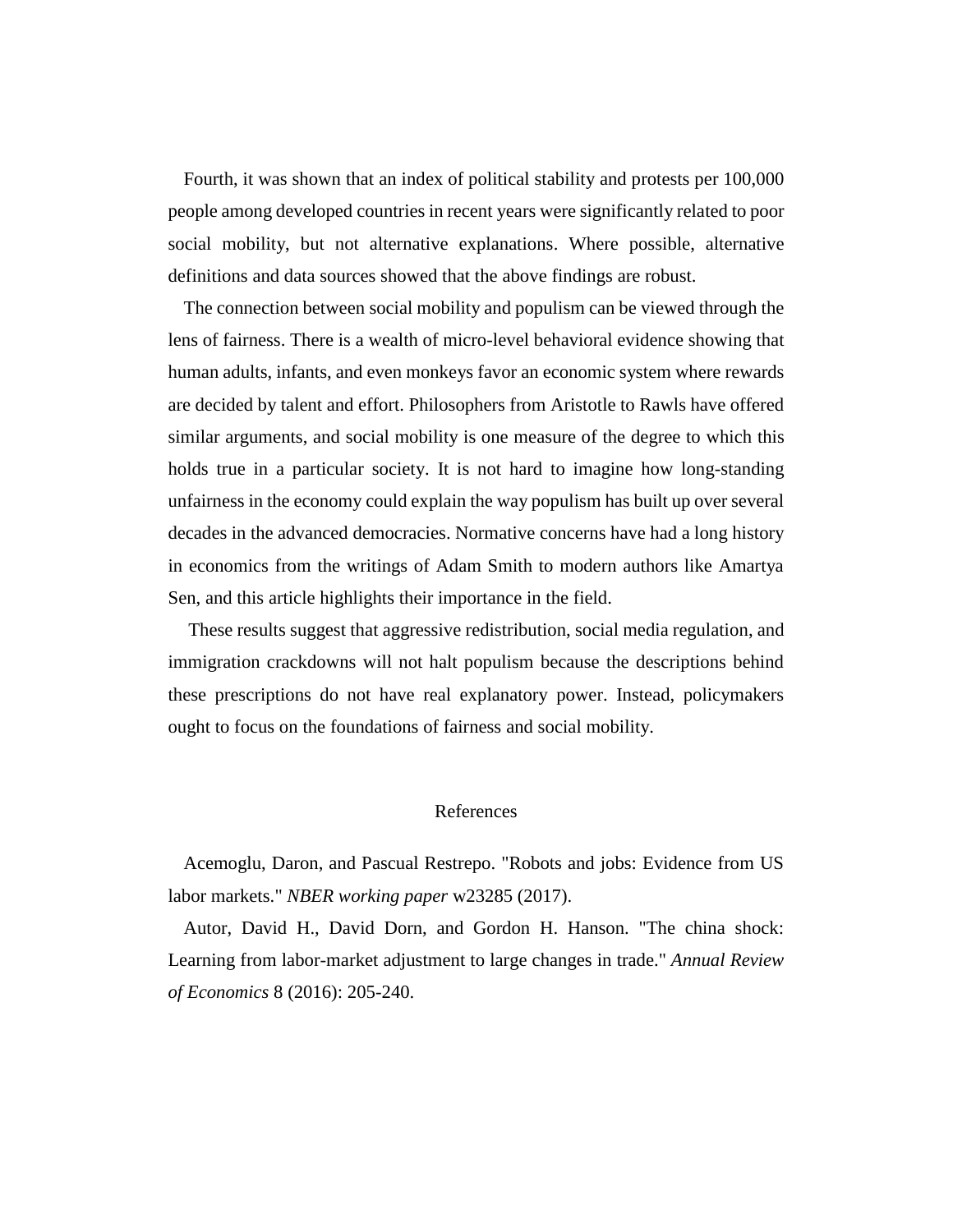Autor, David, et al. *Importing political polarization? The electoral consequences of rising trade exposure*. No. w22637. Cambridge, MA: National Bureau of Economic Research, 2016.

Becker, Sascha O., Thiemo Fetzer, and Dennis Novy. "Who voted for Brexit? A comprehensive district-level analysis." *Economic Policy* 32.92 (2017): 601-650.

Bénabou, Roland. "Comment on" Understanding the Great Gatsby Curve"." *NBER Macroeconomics Annual 2017, volume 32*. University of Chicago Press, 2017. 394-406.

Brosnan, Sarah F., and Frans BM De Waal. "Monkeys reject unequal pay." *Nature* 425.6955 (2003): 297.

Chetty, Raj, and Nathaniel Hendren. *The impacts of neighborhoods on intergenerational mobility II: County-level estimates*. No. w23002. National Bureau of Economic Research, 2016.

Colantone, Italo, and Piero Stanig. "Global competition and Brexit." *American political science review* 112.2 (2018): 201-218.

Corak, Miles. "Income inequality, equality of opportunity, and intergenerational mobility." *Journal of Economic Perspectives* 27.3 (2013): 79-102.

Connolly, Marie, Miles Corak, and Catherine Haeck. "Intergenerational Mobility between and within Canada and the United States." *Journal of Labor Economics* 37.S2 (2019): S595-S641.

Dimock, Michael, et al. "How Increasing Ideological Uniformity and Partisan Antipathy Affect Politics, Compromise and Everyday Life." *Pew Research Center, June* (2014).

Ferrer‐i‐Carbonell, Ada, and Xavier Ramos. "Inequality and happiness." *Journal of Economic Surveys* 28.5 (2014): 1016-1027.

Friedman, Milton. "The methodology of positive economics." *Essays in positive economics* 3.3 (1953): 145-178.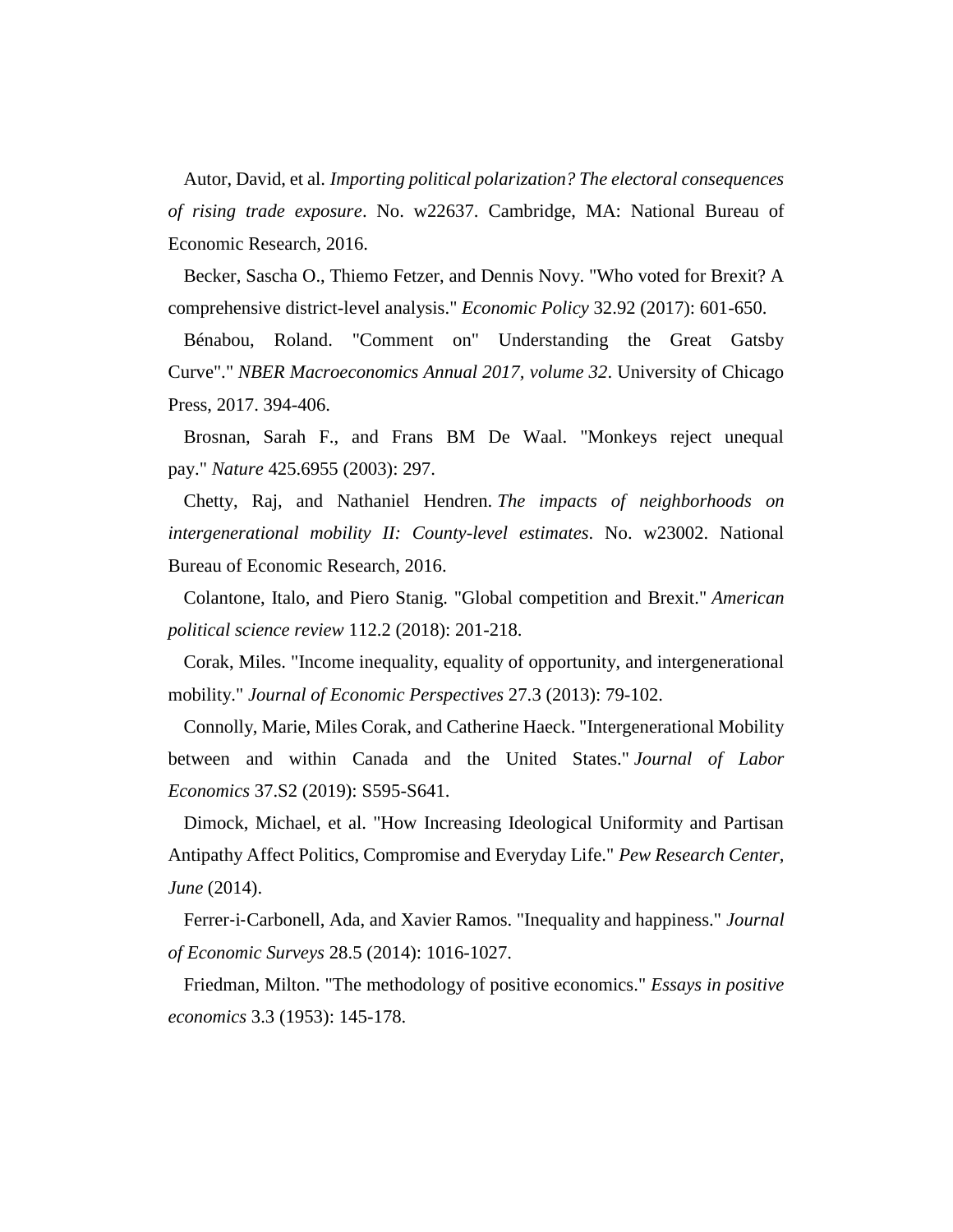Fukuyama, Francis. *Identity: The demand for dignity and the politics of resentment*. Farrar, Straus and Giroux, 2018.

Funke, Manuel, Moritz Schularick, and Christoph Trebesch. "The political aftermath of financial crises: Going to extremes." *VoxEU* (2015).

Gidron, Noam, and Peter A. Hall. "The politics of social status: Economic and cultural roots of the populist right." *The British journal of sociology* 68 (2017): S57-S84.

Groshek, Jacob, and Karolina Koc-Michalska. "Helping populism win? Social media use, filter bubbles, and support for populist presidential candidates in the 2016 US election campaign." *Information, Communication & Society* 20.9 (2017): 1389-1407.

Guiso, Luigi, et al. "Global crises and populism: the role of Eurozone institutions." *Economic Policy* 34.97 (2019): 95-139.

Guriev, Sergei. 2017. "Impact of Cycle on Growth: Human Capital, Political Economy, and Non-performing Loans." In *Investment and Growth in Advanced Economies*. Frankfurt am Main: European Central Bank

Guriev, Sergei. "Economic drivers of populism." *AEA Papers and Proceedings*. Vol. 108. 2018.

Hertz, Tom. "Trends in the Intergenerational Elasticity of Family Income in the United States." Industrial Relations, January 2007, 46(1), pp. 22-50.

Hufe, Paul, Ravi Kanbur, and Andreas Peichl. "Measuring unfair inequality: Reconciling equality of opportunity and freedom from poverty." (2018).

Kaltwasser, Cristóbal Rovira, et al., eds. *The Oxford handbook of populism*. Oxford University Press, 2017.

Kenedi, Gustave. Intergenerational Income Mobility in France: National and Territorial Estimates. Diss. 2017.

Lee, Chul-In, and Gary Solon. "Trends in intergenerational income mobility." *The Review of Economics and Statistics* 91.4 (2009): 766-772.